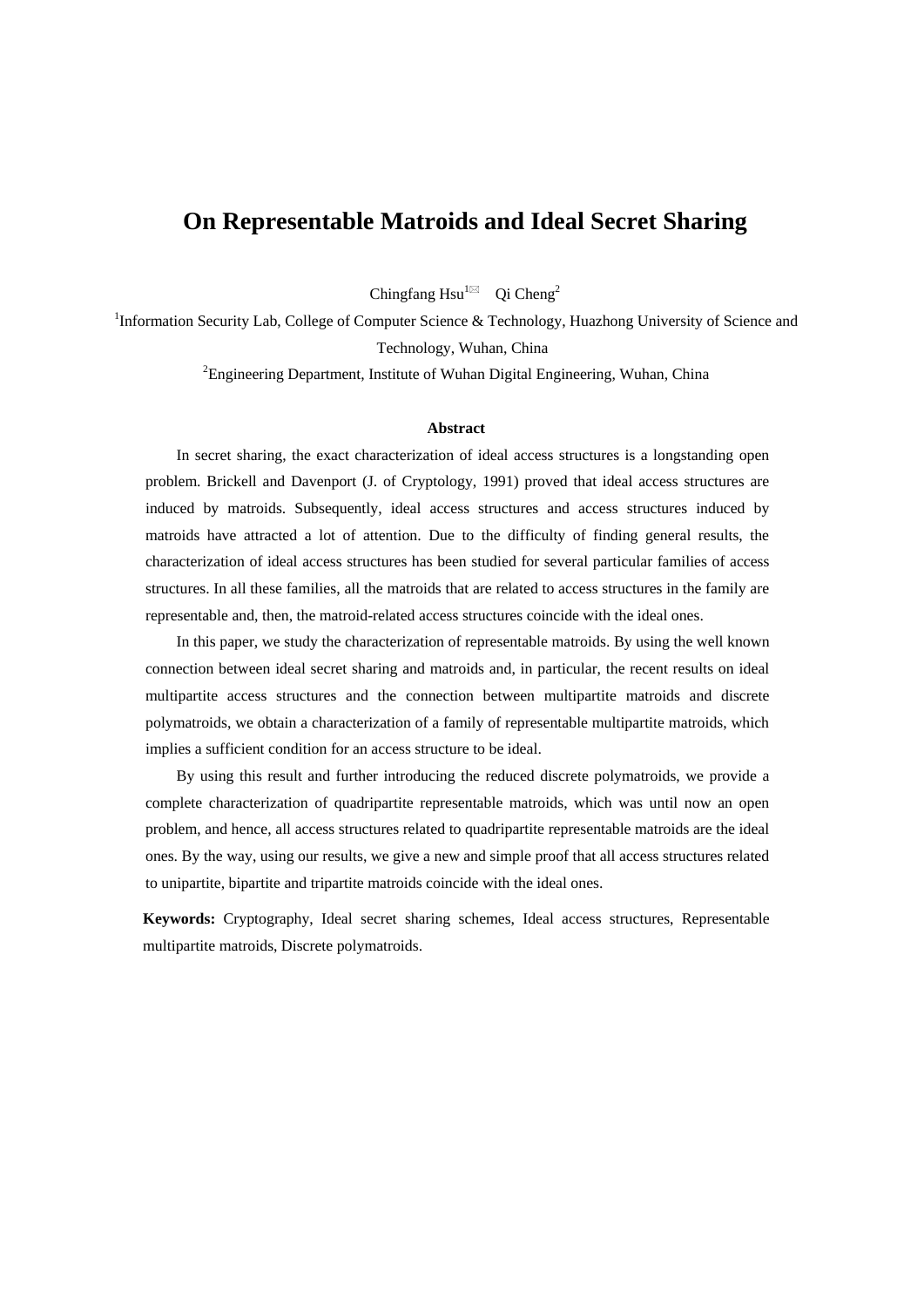# **1 Introduction**

Secret-sharing schemes, which were introduced by Shamir [1] and Blakley [2] nearly 30 years ago, are nowadays used in many cryptographic protocols. In these schemes there is a finite set of participants, and a collection  $\Gamma$  of subsets of the participants (called the access structure). A secret-sharing scheme for  $\Gamma$  is a method by which a dealer distributes shares of a secret value to the participants such that (1) any subset in  $\Gamma$  can reconstruct the secret from its shares, and (2) any subset not in  $\Gamma$  cannot reveal any partial information about the secret in the information theoretic sense. Clearly, the access structure  $Γ$  must be monotone, that is, all supersets of a set in  $Γ$  are also in  $Γ$ .

Ito, Saito, and Nishizeki [3] proved that there exists a secret-sharing scheme for every monotone access structure. Their proof is constructive, but the obtained schemes are very inefficient: the ratio between the length in bits of the shares and that of the secret is exponential in the number of parties. Nevertheless, some access structures admit secret-sharing schemes with much shorter shares. A secretsharing scheme is called ideal if the shares of every participant are taken from the same domain as the secret. As proved in [4], this is the optimal size for the domain of the shares. The access structures which can be realized by ideal secret-sharing schemes are called ideal access structures.

The exact characterization of ideal access structures is a longstanding open problem, which has interesting connections to combinatorics and information theory. The most important result towards giving such characterization is by Brickell and Davenport [5], who proved that every ideal access structure is induced by a matroid (that is, matroid-related), providing a necessary condition for an access structure to be ideal. A sufficient condition is obtained as a consequence of the linear construction of ideal secret-sharing schemes due to Brickell [6]. Namely, an access structure is ideal if it is induced by a matroid that is representable over some finite field. However, there is a gap between the necessary condition and the sufficient condition. Seymour [7] proved that the access structures induced by the Vamos matroid are not ideal. Other examples of non-ideal access structures induced by matroids have been presented by Matus [8]. Hence, the necessary condition above is not sufficient. Moreover, Simonis and Ashikmin [9] constructed ideal secret-sharing schemes for the access structures induced by the non-Pappus matroid, which is not representable over any field. This means that the sufficient condition is not necessary. The results in [5] have been generalized in [10] by proving that, if all shares in a secret sharing scheme are shorter than 3/2 times the secret value, then its access structure is matroid-related.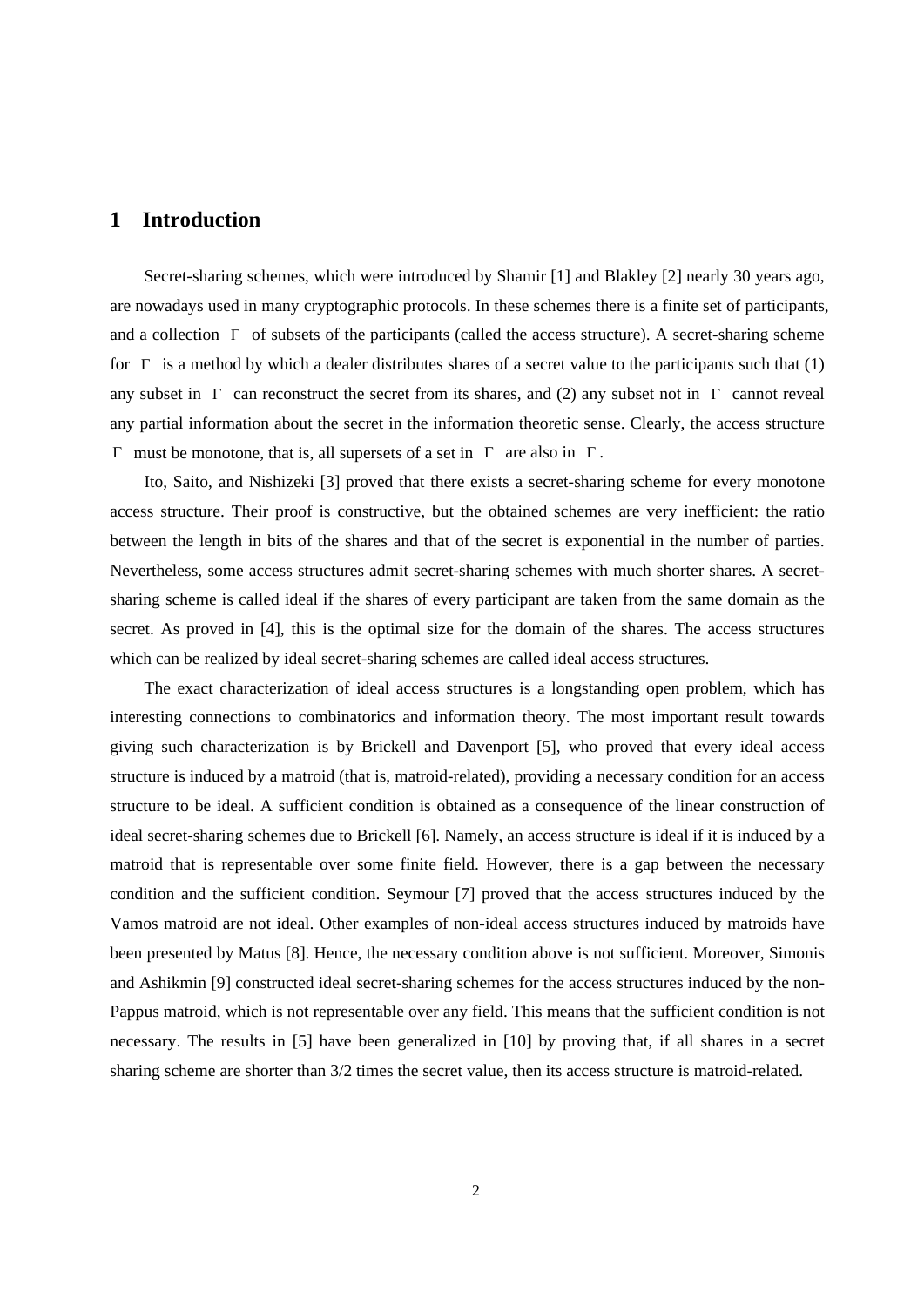Due to the difficulty of finding general results, the characterization of ideal access structures has been studied for several particular families of access structures: the access structures on sets of four [11] and five [12] participants, the access structures defined by graphs [13, 14, 15, 16, 17], the bipartite access structures [18], the access structures with three or four minimal qualified subsets [19], the access structures with intersection number equal to one [20], the access structures with rank three [21, 22], and the weighted threshold access structures [23]. In all these families, all the matroids that are related to access structures in the family are representable and, then, the matroid-related access structures coincide with the ideal ones.

In addition, several authors studied this open problem for multipartite access structures since every access structure can be seen as a multipartite access structure. Multipartite access structure, informally, is that the set of participants can be divided into several parts in such a way that all participants in the same part play an equivalent role in the structure. Since we can always consider as many parts as participants, every access structure is multipartite (in the same way, every matroid is multipartite). More accurately, we can consider in any access structure the partition that is derived from a suitable equivalence relation on the set of participants.

Multipartite access structures were first introduced by Shamir [1] in his seminal work, in which weighted threshold access structures were considered. Beimel, Tassa and Weinreb [23] presented a characterization of the ideal weighted threshold access structures that generalizes the partial results in [24, 18]. Another important result about weighted threshold access structures has been obtained recently by Beimel and Weinreb [25]. They prove that all such access structures admit secret sharing schemes in which the size of the shares is quasi-polynomial in the number of users. A complete characterization of the ideal bipartite access structures was given in [18], and related results were given independently in [26, 27]. Partial results on the characterization of the ideal tripartite access structures appeared in [28, 29], and this question was solved in [30]. Another important result about a complete characterization of the ideal hierarchical access structures has been obtained recently by Farras and Padro [31]. They prove that every ideal hierarchical access structure is induced by a representable matroid. In every one of these families of multipartite access structures, all access structures are related to representable matroids, and hence, they are all ideal access structures.

In this paper we continue the line of research of those previous works by studying the following question: which matroids are representable? Specifically, we are not restricting ourselves to a particular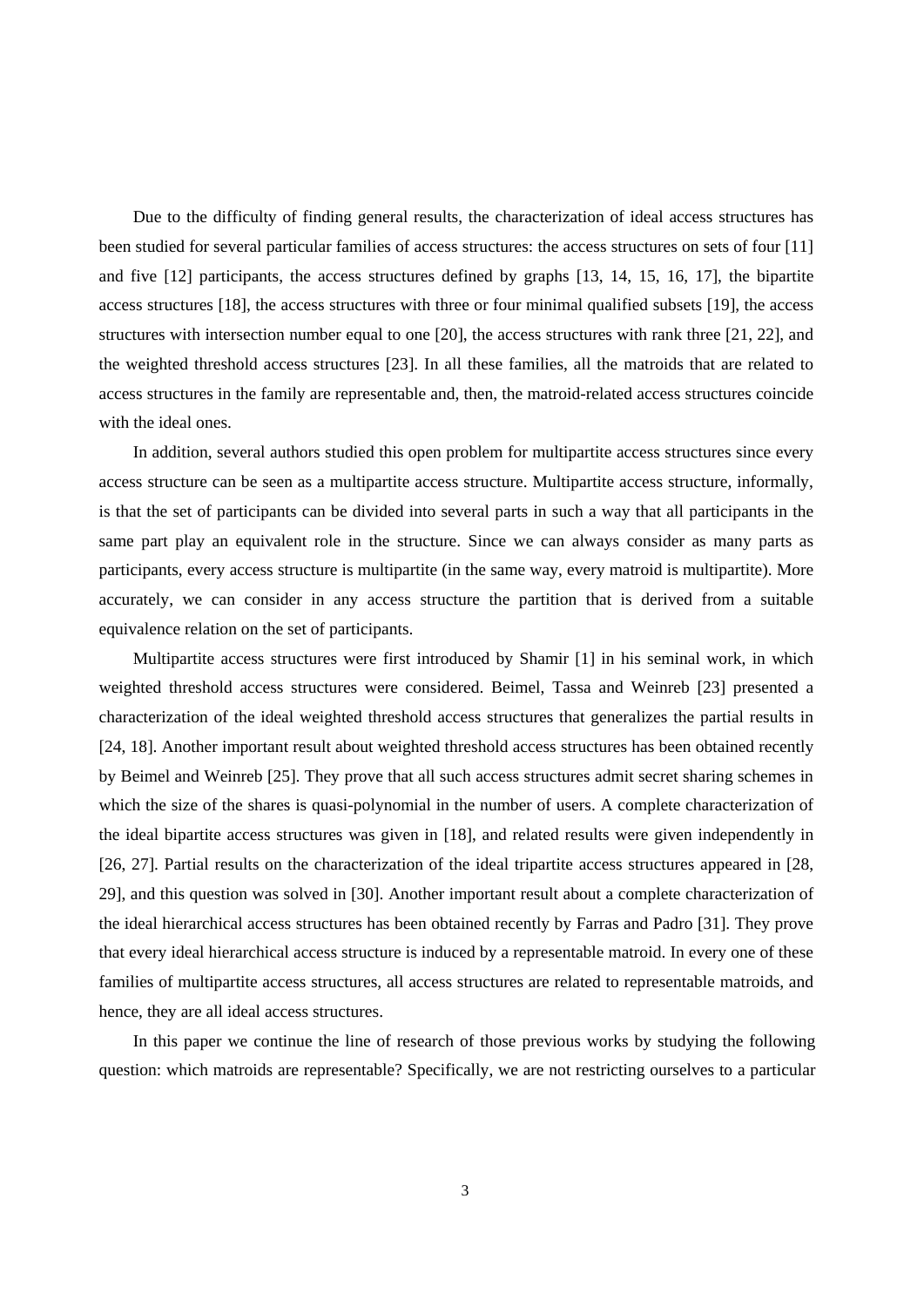family of access structures related to representable matroids, but we study the characterization of representable matroids. By using the well known connection between ideal secret sharing and matroids and, in particular, the recent results on ideal multipartite access structures and the connection between multipartite matroids and discrete polymatroids, we obtain a characterization of a family of representable multipartite matroids (since every matroid and every access structure are multipartite, this sufficient condition is a general result), which implies a sufficient condition for an access structure to be ideal. Further, using this result and introducing the reduced discrete polymatroids, we provide a complete characterization of quadripartite representable matroids, which was until now an open problem, and hence, all access structures related to quadripartite representable matroids are the ideal ones. By the way, using our results, we give a new and simple proof that all access structures related to unipartite, bipartite and tripartite matroids coincide with the ideal ones. More specifically, our results are the following:

- 1. By using a group of inequalities related to the rank functions of the associated discrete polymatroids, a characterization of a family of representable multipartite matroids is present (that is, Theorem 3.2), and hence, all access structures related to this family of representable multipartite matroids are the ideal ones.
- 2. Using Theorem 3.2, we give a new and simple proof that every unipartite, bipartite and tripartite discrete polymatroid is representable, which implies all access structures related to unipartite, bipartite and tripartite matroids coincide with the ideal ones.
- 3. By using Theorem 3.2 and introducing the definition of  $D$ -reduction, we obtain a complete characterization of quadripartite representable matroids (that is, Theorem 5.3), which was until now an open problem, and hence, all access structures related to quadripartite representable matroids are the ideal ones.

### **2 Definitions and Preliminaries**

In this section we review some basic definitions and notations in [30] that will be used through the paper. The reader is referred to [33] for an introduction to secret sharing and to [34, 35] for general references on Matroid Theory.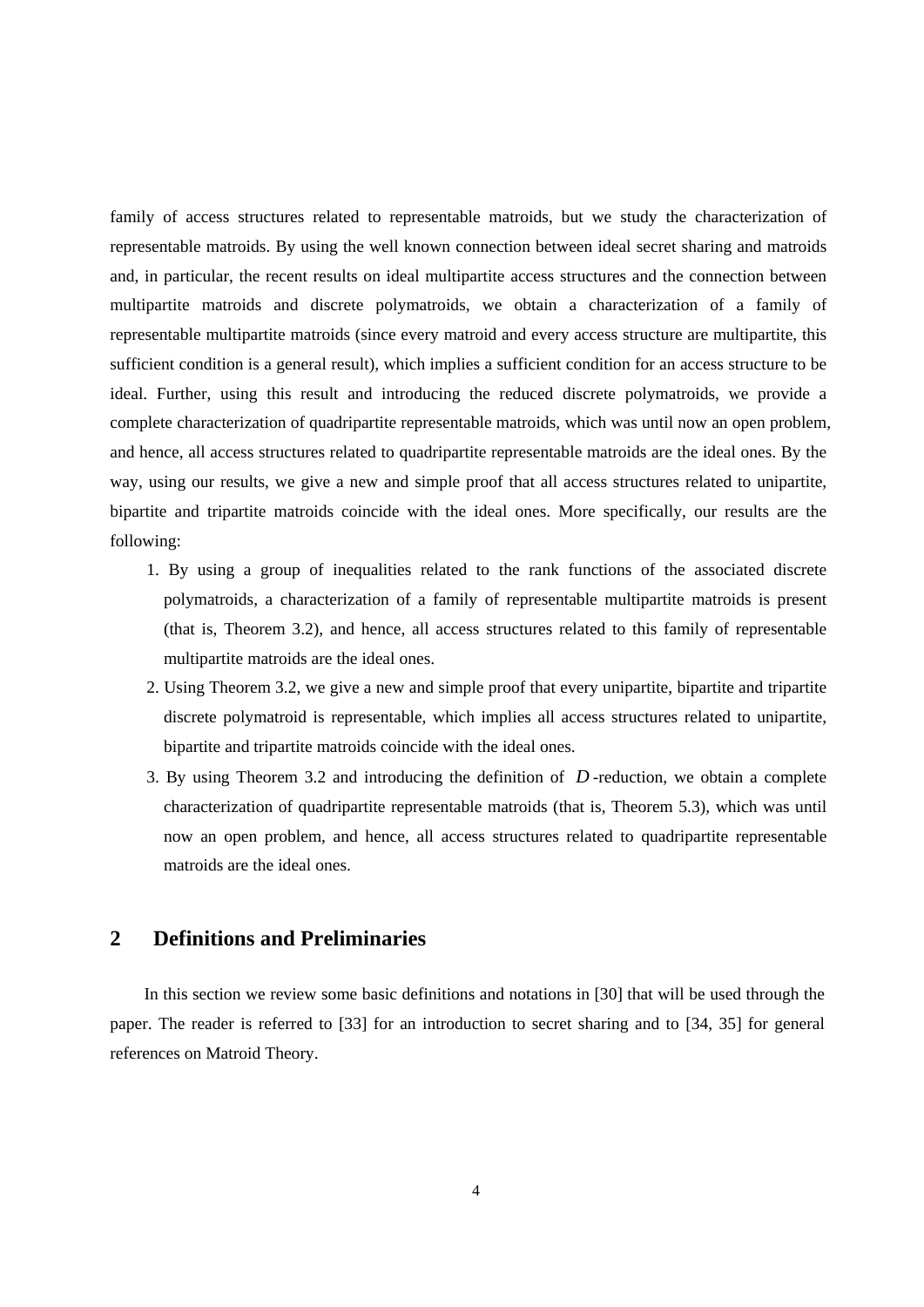A matroid  $M = (Q, \mathcal{I})$  is formed by a finite set Q together with a family  $\mathcal{I} \subseteq \mathcal{P}(\mathcal{Q})$  $(\mathcal{P}(\mathcal{Q})$  is the power set of the set  $\mathcal Q$ .) such that

- 1.  $\phi \in \mathcal{I}$ , and
- 2. if  $I_1 \in \mathcal{I}$  and  $I_2 \subseteq I_1$ , then  $I_2 \in \mathcal{I}$ , and

3. if  $I_1, I_2 \in \mathcal{I}$  and  $|I_1| \leq |I_2|$ , then there exists  $x \in I_2 - I_1$  such that  $I_1 \cup \{x\} \in \mathcal{I}$ .

The set  $Q$  is the ground set of the matroid  $M$  and the elements of  $I$  are called the independent sets of  $\mathcal M$ . The bases of the matroid are the maximally independent sets. All bases have the same number of elements, which is the rank of  $\mathcal{M}$ .

Let  $\mathbb K$  be a field. A matroid  $\mathcal M = (\mathcal Q, \mathcal I)$  is  $\mathbb K$ -representable (or representable for short) if there exists a matrix M over  $\mathbb K$  whose columns are indexed by the elements of  $\mathcal Q$  such that a subset  $I = \{i_1, ..., i_k\} \subseteq \mathcal{Q}$  is independent if and only if the corresponding columns of *M* are independent. In this situation, we say that the matrix  $M$  is a  $\mathbb K$ -representation of the matroid  $\mathcal M$ .

Let K be a finite field and let  $M = (Q, \mathcal{I})$  be a K-representable matroid. Let  $p_0 \in \mathcal{Q}$  be special participant called dealer.and  $Q = P \bigcup \{p_0\}$ . For every  $k \times (n+1)$  matrix *M* representing M over K, let *E* be a vector space of finite dimention dim  $E = k$  over K. For every  $i \in \mathcal{Q}$ , we define a surjective linear mapping:  $\pi_i : E \to \mathbb{K}$ , and the *i*-th column of *M* corresponds to the linear form  $\pi_i$ . In that situation, for every random choice of an element  $x \in E$ , we can obtain  $s_i = \pi_i(x) \in \mathbb{K}$  is the share of the participant  $i \in P$  and  $s = \pi_{p_0}(x) \in \mathbb{K}$  is the shared secret value. Hence, by the columns of  $M$ , we define an ideal secret sharing scheme with access structure  $\Gamma_{p_0}(\mathcal{M})$ , where  $\min \Gamma_{p_0}(\mathcal{M}) = \left\{ A \subseteq P : A \cup \{p_0\} \text{ is a circuit of } \mathcal{M} \right\}$ . Therefore, the access structures induced by representable matroids are ideal.

We write  $\mathcal{P}(P)$  for the power set of the set P. An *m*-partition  $\Pi = \{P_1, ..., P_m\}$  of a set P is a disjoint family of *m* nonempty subsets of *P* with  $P = P_1 \cup ... \cup P_m$ . Let  $\Lambda \subseteq \mathcal{P}(P)$  be a family of subsets of P. For a permutation  $\sigma$  on P, we define  $\sigma(\Lambda) = {\sigma(A) : A \in \Lambda} \subseteq \mathcal{P}(P)$ . A family of subsets  $\Lambda \subseteq \mathcal{P}(P)$  is said to be  $\Pi$ -partite if  $\sigma(\Lambda) = \Lambda$  for every permutation  $\sigma$  such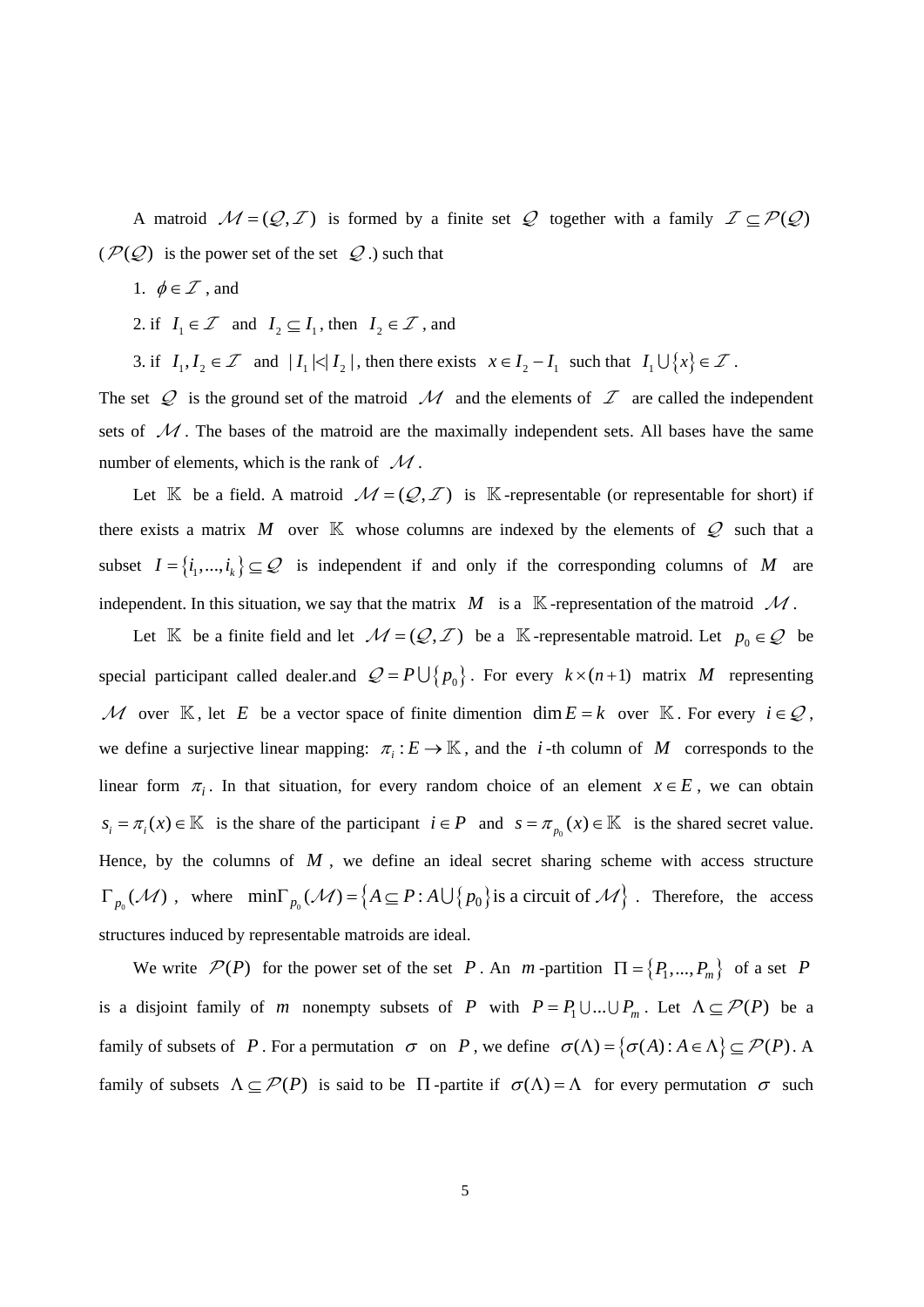that  $\sigma(P_i) = P_i$  for every  $P_i \in \Pi$ . We say that  $\Lambda$  is *m* -partite if it is  $\Pi$  -partite for some *m* partition  $\Pi$ . These concepts can be applied to access structures and matroids.

For every integer  $m \ge 1$ , we consider the set  $J_m = \{1, ..., m\}$ . Let  $\mathbb{Z}_+^m$  denote the set of vectors  $u = (u_1, ..., u_m) \in \mathbb{Z}^m$  with  $u_i \ge 0$  for every  $i \in J_m$ . For a partition  $\Pi = \{P_1, ..., P_m\}$  of a set P and for every  $A \subseteq P$  and  $i \in J_m$ , we define  $\Pi_i(A) = |A \cap P_i|$ . Then the partition  $\Pi$  defines a mapping  $\Pi : \mathcal{P}(P) \to \mathbb{Z}_+^m$  by considering  $\Pi(A) = (\Pi_1(A), ..., \Pi_m(A))$ . If  $\Lambda \subseteq \mathcal{P}(P)$  is  $\Pi$ . partite, then  $A \in \Lambda$  if and only if  $\Pi(A) \in \Pi(\Lambda)$ . That is,  $\Lambda$  is completely determined by the partition  $\Pi$  and the set of vectors  $\Pi(\Lambda) \subset \mathbb{Z}_+^m$ .

Discrete polymatroids, a combinatorial object introduced by Herzog and Hibi [32], are closely related to multipartite matroids and, because of that, they play an important role in the characterization of ideal multipartite access structures. Before giving the definition of discrete polymatroid, we need to introduce some notation. If  $u, v \in \mathbb{Z}_+^m$ , we write  $u \leq v$  if  $u_i \leq v_i$  for every  $i \in J_m$ , and we write  $u < v$  if  $u \le v$  and  $u \ne v$ . The vector  $w = u \vee v$  is defined by  $w_i = \max(u_i, v_i)$ . The modulus of a vector  $u \in \mathbb{Z}_+^m$  is  $|u| = u_1 + \cdots + u_m$ . For every subset  $X \subseteq J_m$ , we write  $u(X) = (u_i)_{i \in X} \in \mathbb{Z}_+^{|X|}$ and  $|u(X)| = \sum_{i \in X} u_i$ 

A discrete polymatroid on the ground set  $J_m$  is a nonempty finite set of vectors  $D \subset \mathbb{Z}_+^m$ satisfying:

1. if  $u \in D$  and  $v \in \mathbb{Z}_+^m$  is such that  $v \le u$ , then  $v \in D$ , and

2. for every pair of vectors  $u, v \in D$  with  $|u| < |v|$ , there exists  $w \in D$  with  $u < w \le u \vee v$ .

The next proposition, which is easily proved from the axioms of the independent sets of a matroid, shows the relation between multipartite matroids and discrete polymatroids.

**Proposition 2.1.** Let  $\Pi$  be a partition of a set  $\mathcal{Q}$  and let  $\mathcal{I} \subseteq \mathcal{P}(\mathcal{Q})$  be a  $\Pi$ -partite family of subsets. Then  $\mathcal I$  is the family of the independent sets of a  $\Pi$ -partite matroid  $\mathcal M = (\mathcal Q, \mathcal I)$  if and only if  $\Pi(\mathcal{I}) \subset \mathbb{Z}_+^m$  is a discrete polymatroid.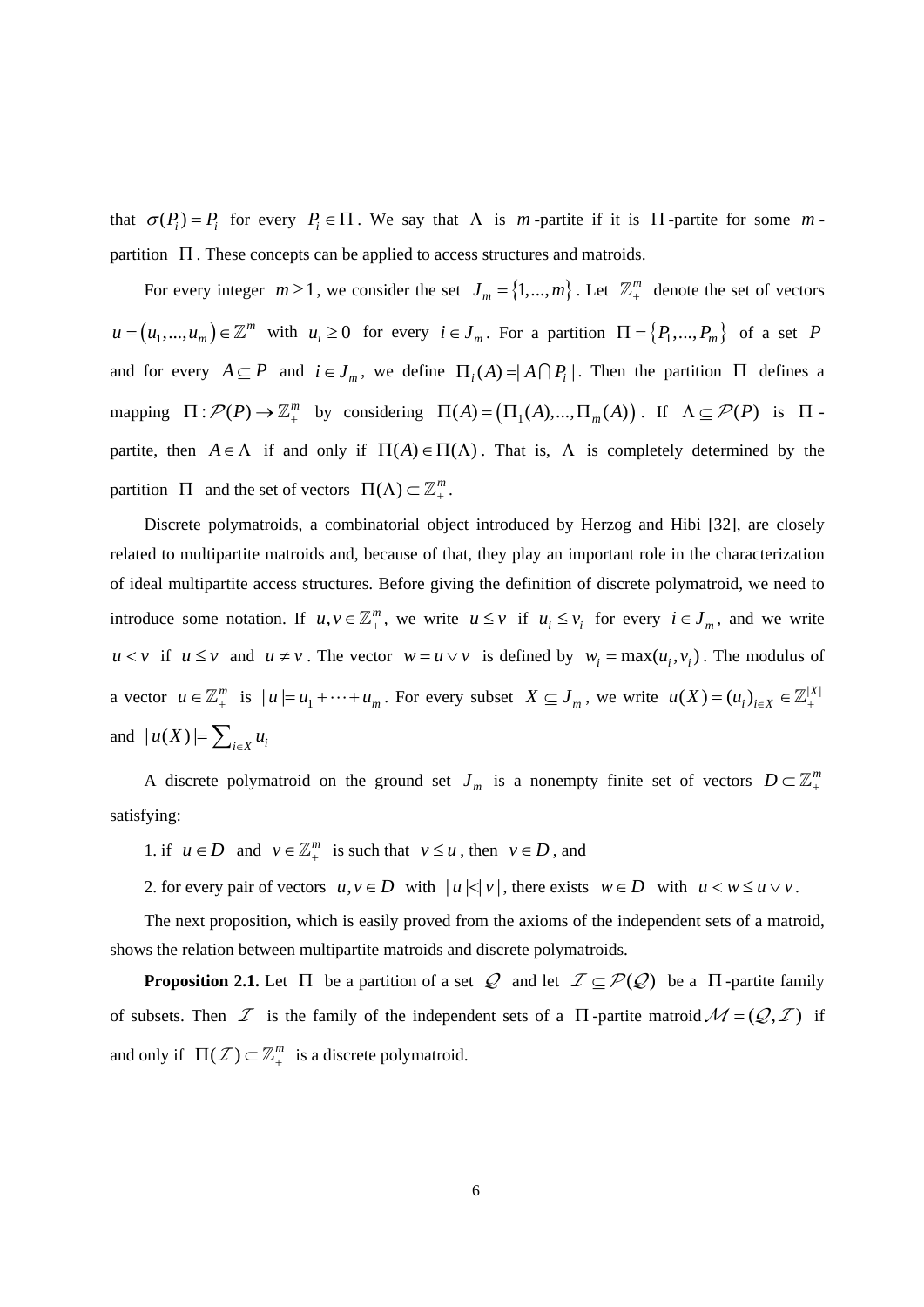A basis of a discrete polymatroid D is a maximal element in D, that is, a vector  $u \in D$  such that there does not exist any  $v \in D$  with  $u < v$ . Similarly to matroids, a discrete polymatroid is determined by its bases. Specifically, the following result is proved in [32, Theorem 2.3].

**Proposition 2.2.** A nonempty subset  $\mathcal{B} \subset \mathbb{Z}_+^m$  is the family of bases of a discrete polymatroid if and only if it satisfies:

- 1. all elements in  $\mathcal B$  have the same modulus, and
- 2. for every  $u \in \mathcal{B}$  and  $v \in \mathcal{B}$  with  $u_i > v_i$ , there exists  $j \in J_m$  such that  $u_j < v_j$  and  $u - e_i + e_j \in \mathcal{B}$ , where  $e_i$  denotes the *i*-th vector of the canonical basis of  $\mathbb{Z}^m$ .

The rank function of a discrete polymatroid  $D$  with ground set  $J_m$  is the function  $h: \mathcal{P}(J_m) \to \mathbb{Z}$  defined by  $h(X) = \max\{|u(X)|: u \in D\}$ . The next proposition is a consequence of [32, Theorem 3.4].

**Proposition 2.3.** A function  $h: \mathcal{P}(J_m) \to \mathbb{Z}$  is the rank function of a discrete polymatroid with ground set  $J_m$  if and only if it satisfies

1.  $h(\phi) = 0$ , and

2. *h* is monotone increasing: if  $X \subseteq Y \subseteq J_m$ , then  $h(X) \le h(Y)$ , and

3. *h* is submodular: if  $X, Y \subseteq J_m$ , then  $h(X \cup Y) + h(X \cap Y) \le h(X) + h(Y)$ .

Moreover, a polymatroid *D* is completely determined by its rank function. Specifically,  $D = \left\{ u \in \mathbb{Z}_+^m : \ \vert u(X) \vert \leq h(X) \text{ for all } X \subseteq J_m \right\}.$ 

Let  $\mathbb K$  be a field,  $E$  a  $\mathbb K$ -vector space, and  $V_1, ..., V_m$  subspaces of  $E$ . It is not difficult to check that the mapping  $h: \mathcal{P}(J_m) \to \mathbb{Z}$  defined by  $h(X) = \dim(\sum_{i \in X} V_i)$  is the rank function of a discrete polymatroid  $D \subset \mathbb{Z}_+^m$ . In this situation, we say that  $D$  is  $\mathbb{K}$ -representable and the subspaces  $V_1, \ldots, V_m$  are a  $\mathbb K$ -representation of  $D$ . The next proposition is proved in [30, Theorem 7.1]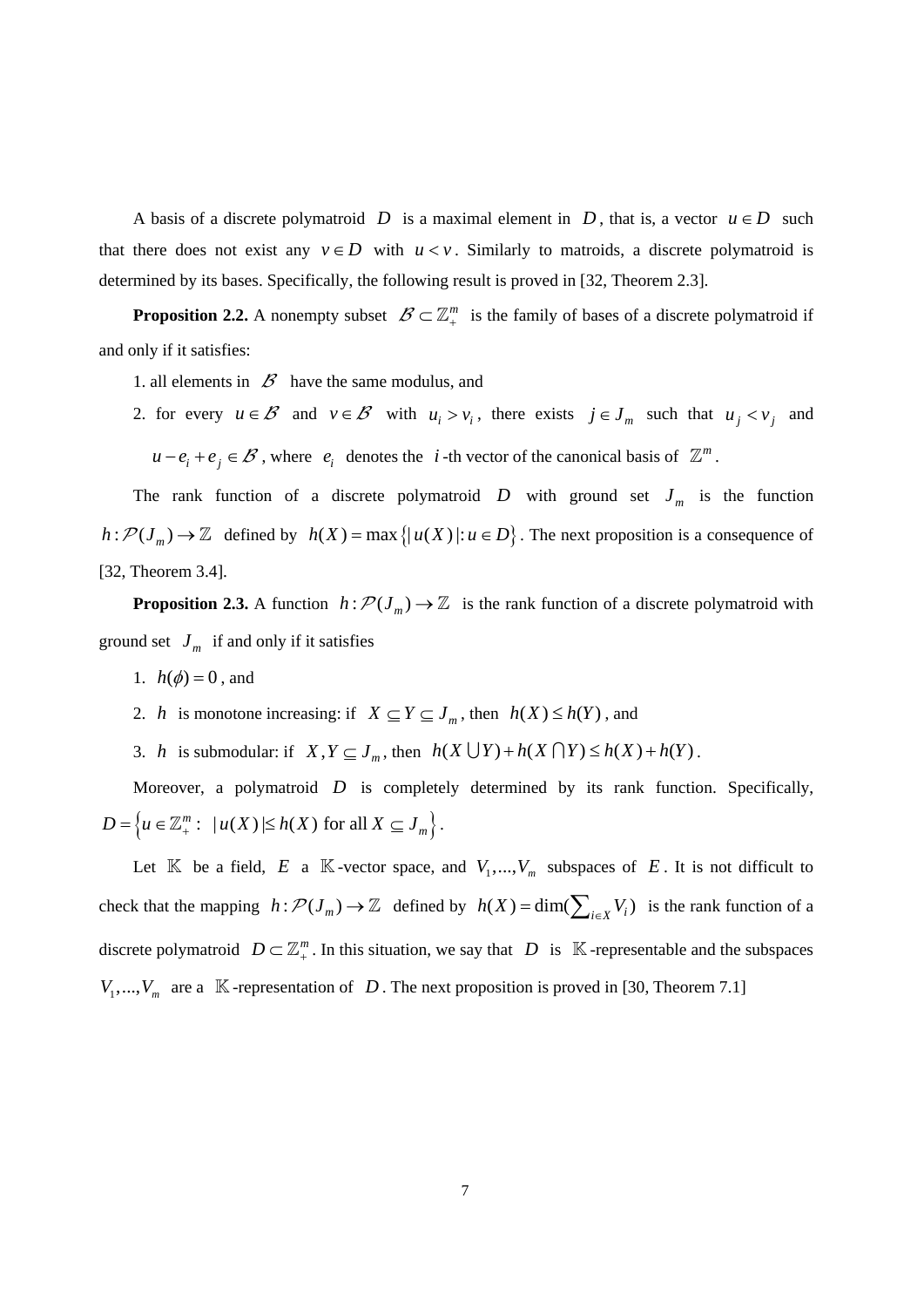**Proposition 2.4.** Let  $M = (Q, \mathcal{I})$  be a  $\Pi$ -partite matroid and let  $D = \Pi(\mathcal{I})$  be its associated discrete polymatroid. If  $\mathcal M$  is K-representable, then so is  $D$ . In addition, if  $D$  is Krepresentable, then  $\mathcal M$  is representable over some finite extension of  $\mathbb K$ .

### **3 A Characterization of A Family of Representable Matroids**

In this section, by using a group of inequalities related to the rank functions of the associated discrete polymatroids, a characterization of a family of representable multipartite matroids is present, and hence, all access structures related to this family of representable multipartite matroids are the ideal ones.

We firstly define the associated discrete polymatroids of this family of multipartite matroids as follow.

**Definition 3.1.** Let  $D \subset \mathbb{Z}_{+}^{m}$  be a discrete polymatroid with ground set  $J_m$  and rank function  $h: \mathcal{P}(J_m) \to \mathbb{Z}$ . We say that D is a normalized discrete polymatroid if the rank function  $h: \mathcal{P}(J_m) \to \mathbb{Z}$  of *D* is such that  $h(X) = h(J_m)$ , where  $X \subseteq J_m$  and  $|X| \geq 3$ .

It is not difficult to check that for all unipartite, bipartite and tripartite matroids, the associated discrete polymatroids are normalized ones.

The main goal of this section is to obtain the following theorem, which is proved in the appendix.

**Theorem 3.2.** Let  $D \subset \mathbb{Z}_+^m$  be a normalized discrete polymatroid with ground set  $J_m$  and rank function  $h: \mathcal{P}(J_m) \to \mathbb{Z}$ . *D* is K-representable if and only if there exists a nonnegative integer set  $R = \{ r(A) : \text{for all } A \subseteq J_m \text{ and } A \neq \emptyset \}$  such that for every  $i, j, k \in J_m$ ,

$$
\sum_{\substack{A \cap \{i\} \neq \emptyset \\ A \subseteq J_m}} r(A) = h(\{i\}), \qquad (3-1)
$$
\n
$$
\sum_{\substack{A \cap \{i,j\} \neq \emptyset \\ A \subseteq J_m}} r(A) = h(\{i,j\}), \qquad (3-2)
$$
\n
$$
\sum_{\substack{A \cap \{i,j,k\} \neq \emptyset \\ A \subseteq J_m}} r(A) \ge h(\{i,j,k\}) = h(J_m), \qquad (3-3)
$$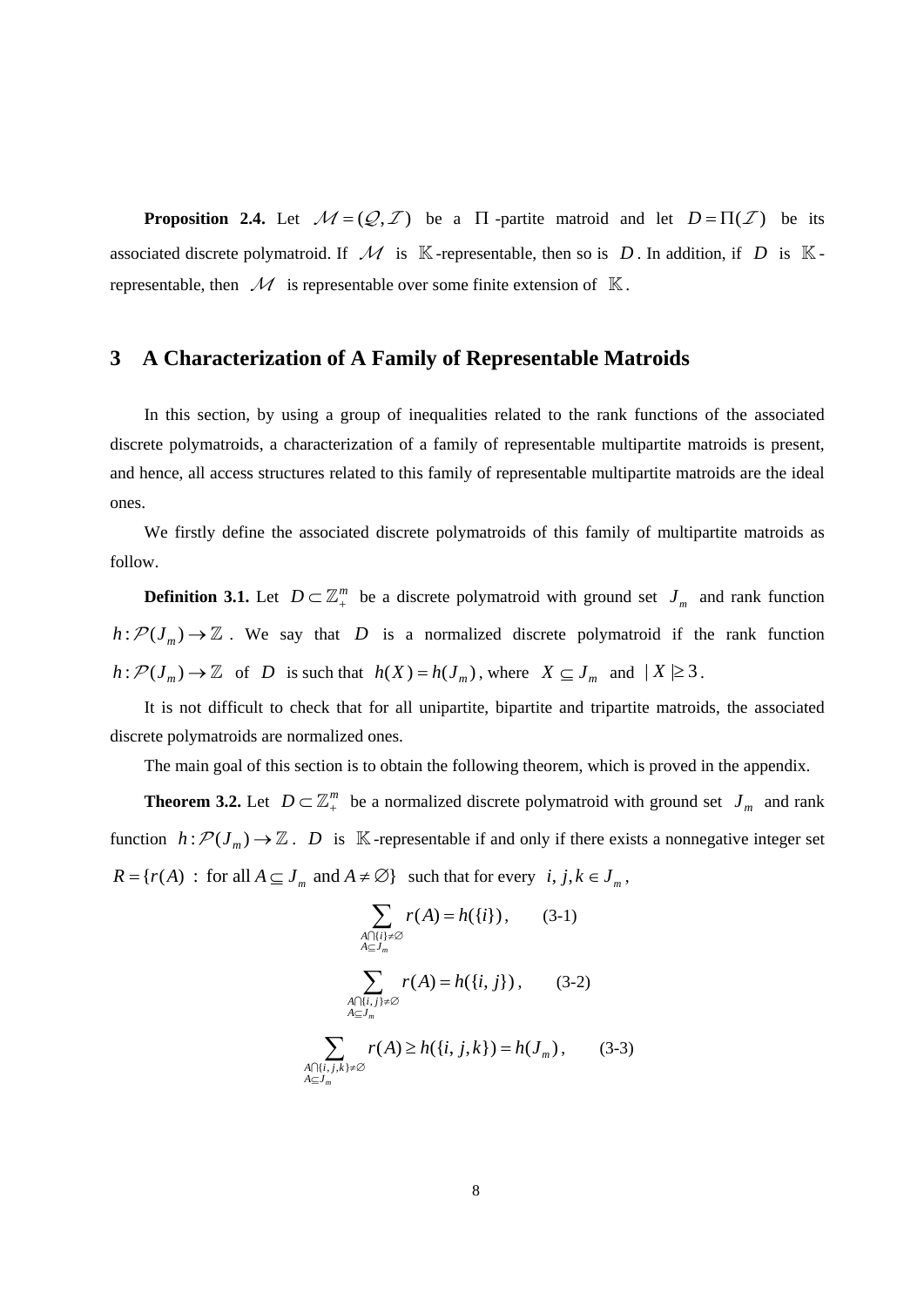where every element of *R* is a nonnegative integer and  $|R| = C_m^1 + C_m^2 + ... + C_m^m$ .

As a consequence, from Proposition 2.4, Theorem 3.2 provides a characterization of a family of representable multipartite matroids, the associated discrete polymatroids of which are the normalized ones.

The further importance of Theorem 3.2 is that it provides a sufficient condition for a multipartite access structure to be ideal. Namely, a multipartite access structure is ideal if it is of the form  $\Gamma_{p_0}(\mathcal{M})$ , where  $\mathcal{M} = (\mathcal{Q}, \mathcal{I})$  is a  $\Pi$ -partite matroid and  $\Pi(\mathcal{I})$  is the associated discrete polymatroid  $D$  which is a normalized one and there exists a nonnegative integer set  $R = \{r(A) : \text{ for all } A \subseteq J_m \text{ and } A \neq \emptyset\}$  such that (3-1)-(3-3) are satisfied.

In addition, the interest of Theorem 3.2 goes beyond its implications to secret sharing. The characterization of the representable discrete polymatroids was until now an open problem. By using Theorem 3.2, this problem will be smoothly solved if the representability of a discrete polymatroid can be characterized by the representability of a normalized discrete polymatroid. Therefore, Theorem 3.2 is an interesting new result about representability of matroids.

#### **4 Operations on Discrete Polymatroids**

In this section, by dealing with the rank function of a discrete polymatroid, we introduce the definitions on the  $\Delta H$ -set of a discrete polymatroid and the reduced discrete polymatroid respectively, which will be very useful in the characterization of quadripartite representable matroids.

**Definition 4.1.** Let  $D \subset \mathbb{Z}_{+}^{m}$  be a discrete polymatroid with ground set  $J_m$  and rank function  $h: \mathcal{P}(J_m) \to \mathbb{Z}$ . We say that an integer set  $\Delta H = {\Delta h(A) : \text{for all } A \subseteq J_m \text{ and } A \neq \emptyset}$  defined by

$$
\Delta h(\{i\}) = h(J_m) - h(J_m \setminus \{i\}),
$$
  

$$
\Delta h(\{i, j\}) = h(J_m) - h(J_m \setminus \{i, j\}) - \Delta h(\{i\}) - \Delta h(\{j\}),
$$
  

$$
\Delta h(\{i, j, k\}) = h(J_m) - h(J_m \setminus \{i, j, k\}) - \sum_{\substack{A \subset \{i, j, k\} \\ A \neq \emptyset}} \Delta h(A),
$$

…,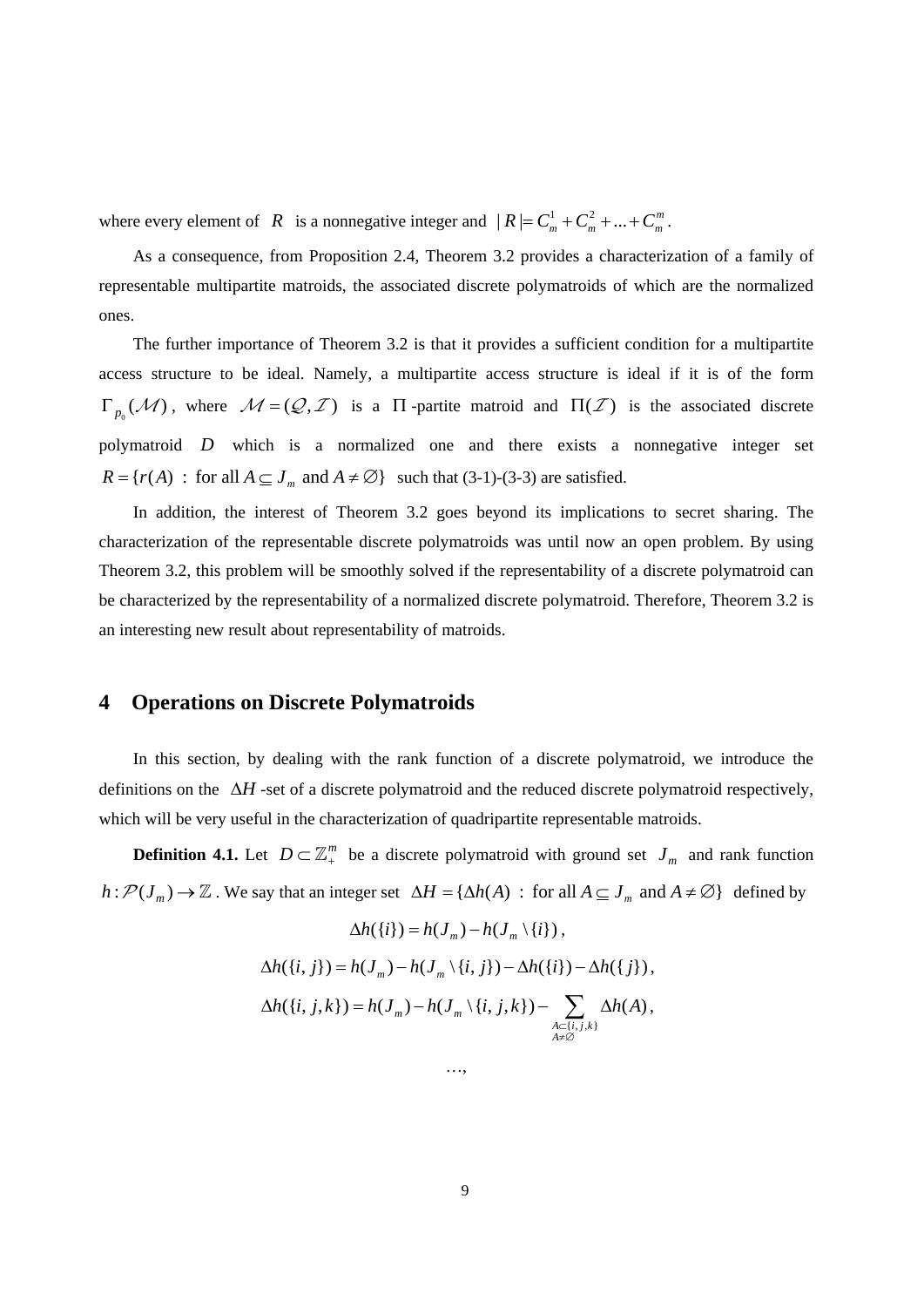$$
\Delta h(J_m \setminus \{j\}) = h(J_m) - h(\{j\}) - \sum_{\substack{A \subset J_m \setminus \{j\} \\ A \neq \emptyset}} \Delta h(A), \text{ and}
$$

$$
\Delta h(J_m) = h(J_m) - \sum_{\substack{A \subset J_m \\ A \neq \emptyset}} \Delta h(A),
$$

is the  $\Delta H$ -set of  $D$ , where  $i, j, k \in J_m$  and  $|\Delta H| = C_m^1 + C_m^2 + ... + C_m^m$ .

In this situation, it is not difficult to check that

$$
h({i}) = \sum_{\substack{A \cap {i} \ni \neq \emptyset \\ A \subseteq J_m}} \Delta h(A),
$$

$$
h({i, j}) = \sum_{\substack{A \cap {i, j} \neq \emptyset \\ A \subseteq J_m}} \Delta h(A),
$$

$$
\dots,
$$

$$
h(J_m) = \sum \Delta h(A).
$$

**Lemma 4.2.** From Proposition 2.3 and Definition 4.1, observe that for all  $i, j \in J_m$ ,

$$
\Delta h(\{i\}) = h(J_m) - h(J_m - \{i\}) \ge 0,
$$
  

$$
\Delta h(\{i, j\}) = h(J_m - \{i\}) + h(J_m - \{j\}) - h(J_m - \{i, j\}) - h(J_m) \ge 0.
$$

*A*⊆J<sub>m</sub><br>A≠∅

These imply that for  $m \leq 2$  all elements of  $\Delta H$ -set of a discrete polymatroid are bound to nonnegative integers, but for  $m \geq 3$  one or more negative integers may be present.

**Definition 4.3.** Let  $D \subset \mathbb{Z}_{+}^{m}$  be a discrete polymatroid with ground set  $J_m$  and rank function  $h: \mathcal{P}(J_m) \to \mathbb{Z}$ . We say that a discrete polymatroid  $D_r$  with ground set  $J_m$  is the reduced discrete polymatroid of D if the rank function  $h_r : \mathcal{P}(J_m) \to \mathbb{Z}$  of  $D_r$  is such that  $f(x) = h(X) - \sum_{i \in X} \Delta h(i)$  for every  $X \subseteq J_m$ , where  $\Delta h(i) = h(J_m) - h(J_m - \{i\})$ .

It is not difficult to check that for every  $j \in J_m$ ,  $h_r(J_m \setminus \{j\}) = h_r(J_m)$  $=\sum_{i\in J_m} h(J_m - \{i\}) - (m-1)h(J_m)$ , which is a important property of the reduced discrete polymatroids. In the appendix, the next proposition is proved.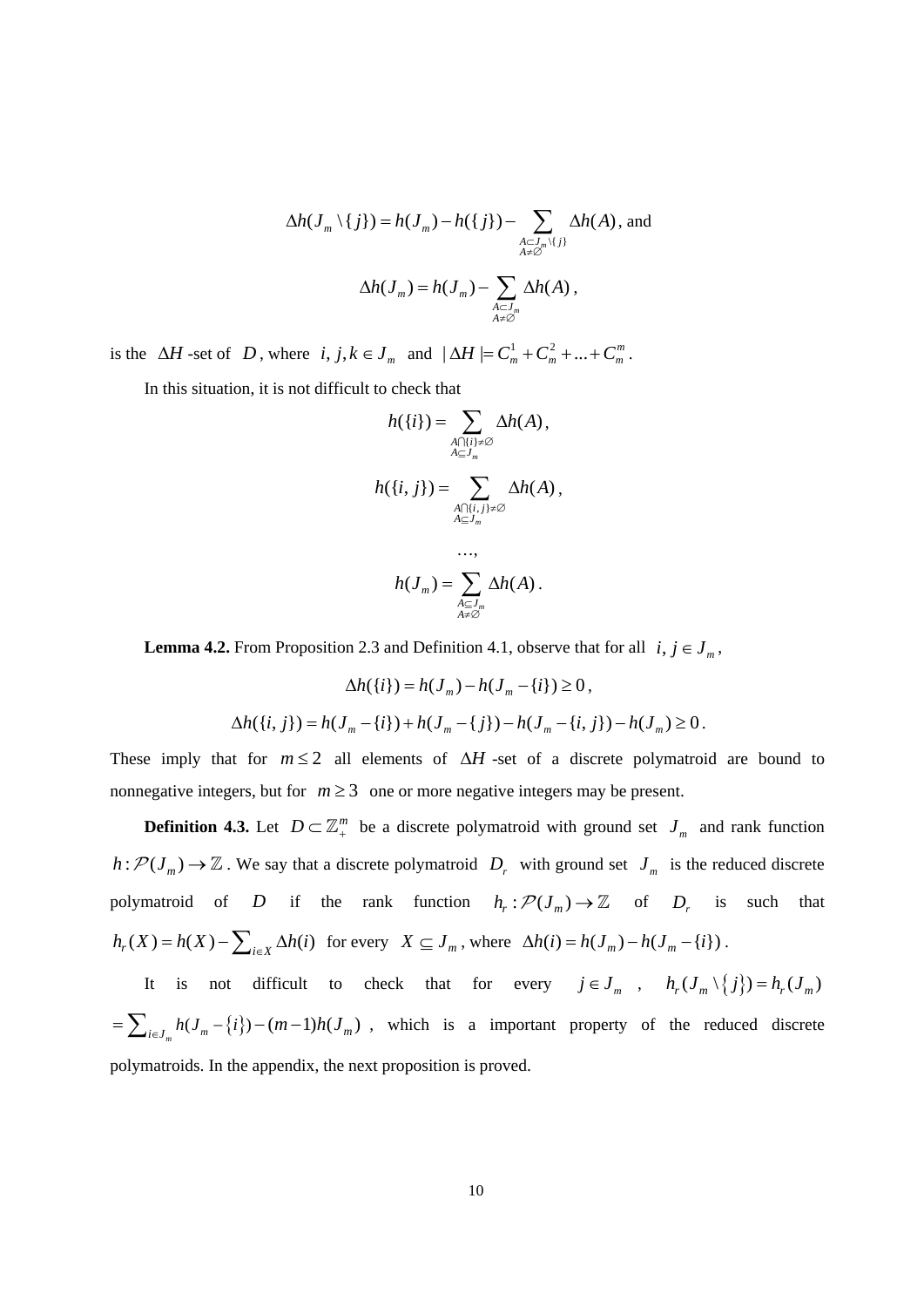**Proposition 4.4.** Let D be a discrete polymatroid with ground set  $J_m$  and rank function  $h: \mathcal{P}(J_m) \to \mathbb{Z}$ . Let  $D_r$  be the associated reduced discrete polymatroid with ground set  $J_m$  and rank function  $h_r : \mathcal{P}(J_m) \to \mathbb{Z}$ . If D is K-representable, then so is  $D_r$ . In addition, if  $D_r$  is Krepresentable, then  $D$  is  $K$ -representable.

As a consequence, the representability of a discrete polymatroid can be completely characterized by the representability of the associated reduced discrete polymatroid.

### **5 A Characterization of Quadripartite Representable Matroids**

In this section, by using the  $\Delta H$ -set of discrete polymatroids and the associated reduced discrete polymatroids of quadripartite matroids, we obtain a complete characterization of quadripartite representable matroids, which was until now an open problem, and hence, all access structures related to quadripartite representable matroids are the ideal ones.

Since the associated discrete polymatroids are the normalized ones, by using Theorem 3.2, we firstly give the complete characterizations of unipartite, bipartite and tripartite representble matroids respectively.

**Example 5.1.** Consider a discrete polymatroid D with ground set  $J_m$  and rank function  $h: \mathcal{P}(J_m) \to \mathbb{Z}$ .

For  $m \leq 2$ , from Lemma 4.2, all elements of  $\Delta H$ -set of D are bound to nonnegative integers. We can construct a nonnegative integer set  $R = \{r(A) : \text{for all } A \subseteq J_m \text{ and } A \neq \emptyset\}$  such that  $R = \Delta H$ . Hence, from Theorem 3.2, *D* is representable over some finite field.

As a consequence, all unipartite and bipartite matroids are representable, then access structures induced by unipartite and bipartite matroids are ideal ones, which has been done in [18], and also in [30].

**Example 5.2.** (Following Example 5.1)

For  $m = 3$ ,  $J_3 = \{1, 2, 3\}$  and from Definition 4.1, the  $\Delta H$  -set of D is  $\Delta H = {\Delta h(A) : \text{ for all } A \subseteq J_3 \text{ and } A \neq \emptyset}$  defined by

$$
\Delta h(\lbrace i \rbrace) = h(J_3) - h(J_3 \setminus \lbrace i \rbrace), \qquad (5-1)
$$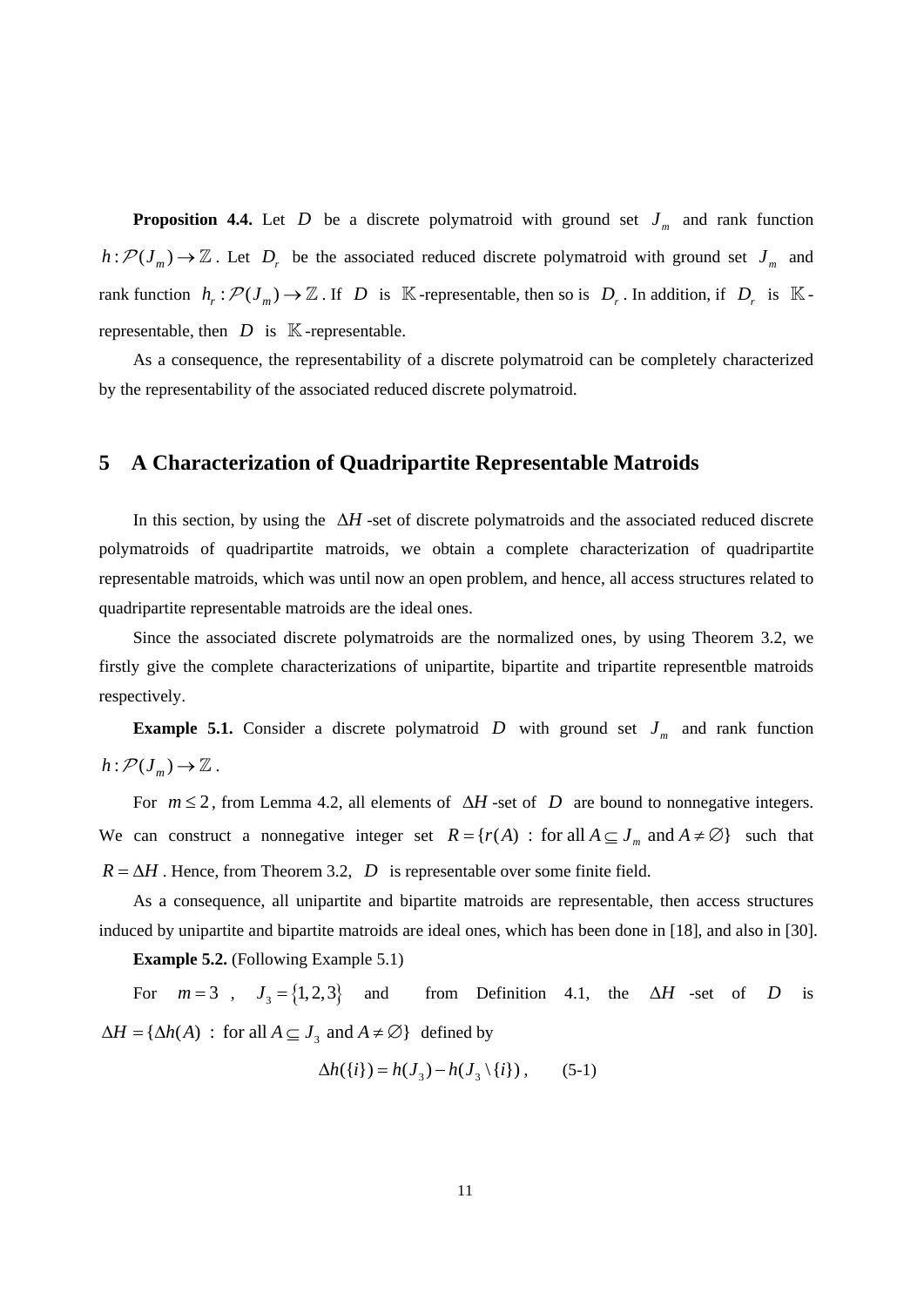$$
\Delta h(\lbrace i, j \rbrace) = h(J_3) - h(J_3 \setminus \lbrace i, j \rbrace) - \Delta h(\lbrace i \rbrace) - \Delta h(\lbrace j \rbrace),
$$
\n
$$
\Delta h(J_3) = h(J_3) - \sum_{\substack{A \subset J_3 \\ A \neq \emptyset}} \Delta h(A). \tag{5-3}
$$

From Lemma 4.2, it is easily seen that all elements of  $\Delta H$ -set of D except  $\Delta h(J_3)$  are nonnegative integers.

If  $\Delta h(J_3) \ge 0$  , we can construct a nonnegative integer set  $R = \{r(A) : \text{ for all } A \subseteq J_3 \text{ and } A \neq \emptyset\}$  such that  $R = \Delta H$ . From Theorem 3.2, D is representable over some finite field.

If  $\Delta h(J_3) < 0$ , from Theorem 3.2, D is K -representable if and only if there exists a nonnegative integer set  $R = \{r(A) : \text{for all } A \subseteq J_3 \text{ and } A \neq \emptyset\}$  such that (3-1)-(3-3) are satisfied. We can suppose that there exist  $h'(J_3) > h(J_3)$  and a nonnegative integer set  $R = \{r(A) : \text{ for all } A \subseteq J_3 \text{ and } A \neq \emptyset\} \text{ such that for every } i, j \in J_3,$ 

$$
\sum_{\substack{A \cap \{i\} \neq \emptyset \\ A \subseteq J_3}} r(A) = h(\{i\}), \qquad (5-4)
$$
\n
$$
\sum_{\substack{A \cap \{i,j\} \neq \emptyset \\ A \subseteq J_3}} r(A) = h(\{i,j\}), \qquad (5-5)
$$
\n
$$
\sum_{\substack{A \neq \emptyset \\ A \subseteq J_3}} r(A) = h'(J_3). \qquad (5-6)
$$

Together with (5-1)-(5-6), we obtain that for every  $i, j \in J_3$ ,

$$
r({i}) = h'(J_3) - h(J_3 \setminus {i}) \ge 0,
$$
  

$$
r({i, j}) = \Delta h({i, j}) + h(J_3) - h'(J_3) \ge 0,
$$
  

$$
r(J_3) = \Delta h(J_3) - h(J_3) + h'(J_3) \ge 0.
$$

The above inequalities can be merged into  $h(J_3) - \Delta h(J_3) \le h'(J_3) \le h(J_3) + \Delta h(\lbrace i, j \rbrace)$  since from  $\Delta h(J_3) < 0$  and  $\Delta h(J_3) + \Delta h(\lbrace i, j \rbrace) = h(\lbrace i \rbrace) + h(\lbrace j \rbrace) - h(\lbrace i, j \rbrace) \ge 0$ , we obtain that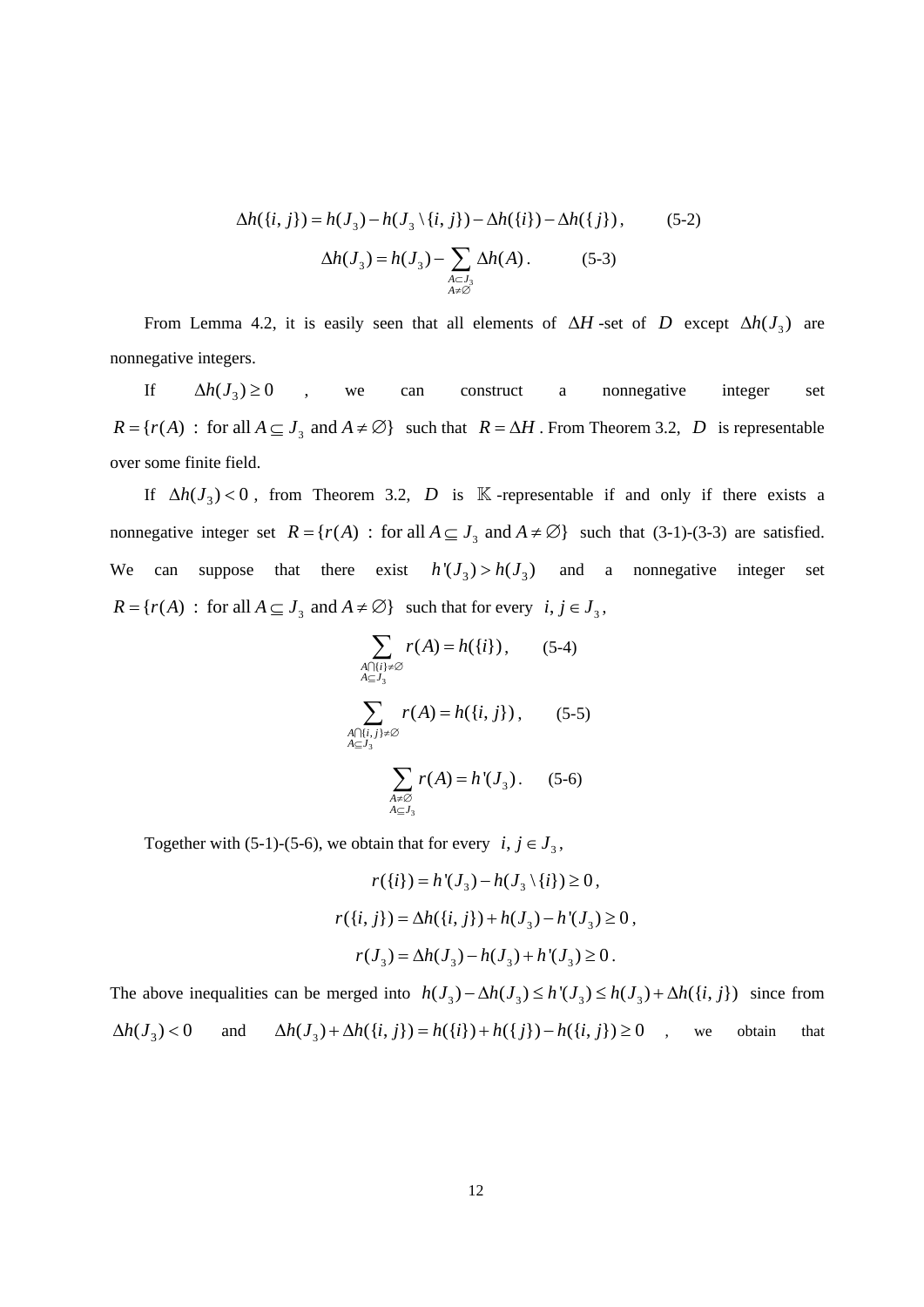$h(J_3 \setminus \{i\}) \le h(J_3) \le h(J_3) - \Delta h(J_3) \le h(J_3) + \Delta h(\{i, j\})$ . Hence, the value range of  $h'(J_3)$  is  $h(J_3) - \Delta h(J_3) \le h'(J_3) \le h(J_3) + \min(\Delta h(\{i, j\}), \Delta h(\{i, k\}), \Delta h(\{j, k\}))$ , where  $i, j, k \in J_3$ .

Namely, we can find a nonnegative integer set  $R = \{r(A) : \text{ for all } A \subseteq J_3 \text{ and } A \neq \emptyset\}$  such that (5-1)-(5-3) are satisfied. From Theorem 3.2, *D* is representable over some finite field.

As a consequence, all tripartite matroids are represntable and all access structures induced by tripartite matroids are ideal ones, which has been done in [30].

discrete polymatroid, that is,  $h(J_4 \setminus \{i\}) = h(J_4)$  for every  $i \in J_4$ , which is exactly the property of Following this line of research, in order to characterize quadripartite representable matroids by using Theorem 3.2, we first need to deal with every quadripartite matroid such that the representability of the associated discrete polymatroid can be characterized by the representability of a normalized the associated reduced discrete polymatroid.

Hence, to characterize quadripartite representable matroids is equivalent to characterize the representable reduced discrete polymatroids with ground set  $J_4$ , which are equally the normalized discrete polymatroids. From Theorem 3.2, we need to determine whether there exists a nonnegative integer set  $R = \{r(A) : \text{for all } A \subseteq J_4 \text{ and } A \neq \emptyset\}$  such that (3-1)-(3-3) are satisfied, which is the main goal of this section.

In the next theorem, we give the complete characterization of representable quadripartite matroids, which is proved in the appendix.

**Theorem 5.3.** A quadripartite matroid is representable if and only if for the associated reduced discrete polymatroid  $D_r$  there exist five nonnegative integers  $h'(J_4 \setminus \{i\}), h'(J_4 \setminus \{i\}), h'(J_4 \setminus \{k\}),$  $h'(J_4 \setminus \{g\})$  and  $h'(J_4)$  such that for every  $i, j, k, g \in J_4$  the following inequalities are satisfied:

1.  $h_r(J_4) \le h'(J_4 \setminus \{i\}), h'(J_4 \setminus \{j\}), h'(J_4 \setminus \{k\}), h'(J_4 \setminus \{g\}) \le h'(J_4)$ , and

2. 
$$
h'(J_4 \setminus \{i\}) + h'(J_4 \setminus \{j\}) - h'(J_4) \ge h_r(J_4) - \Delta h(\{i, j\})
$$
, and

3. 
$$
h'(J_4 \setminus \{i\}) + h'(J_4 \setminus \{j\}) + h'(J_4 \setminus \{k\}) - h'(J_4) \leq 2h_r(J_4) + \Delta h(\{i, j, k\})
$$
, and

4. 
$$
h'(J_4 \setminus \{i\}) + h'(J_4 \setminus \{j\}) + h'(J_4 \setminus \{k\}) + h'(J_4 \setminus \{g\}) - h'(J_4) \ge 3h_r(J_4) - \Delta h(J_4)
$$
,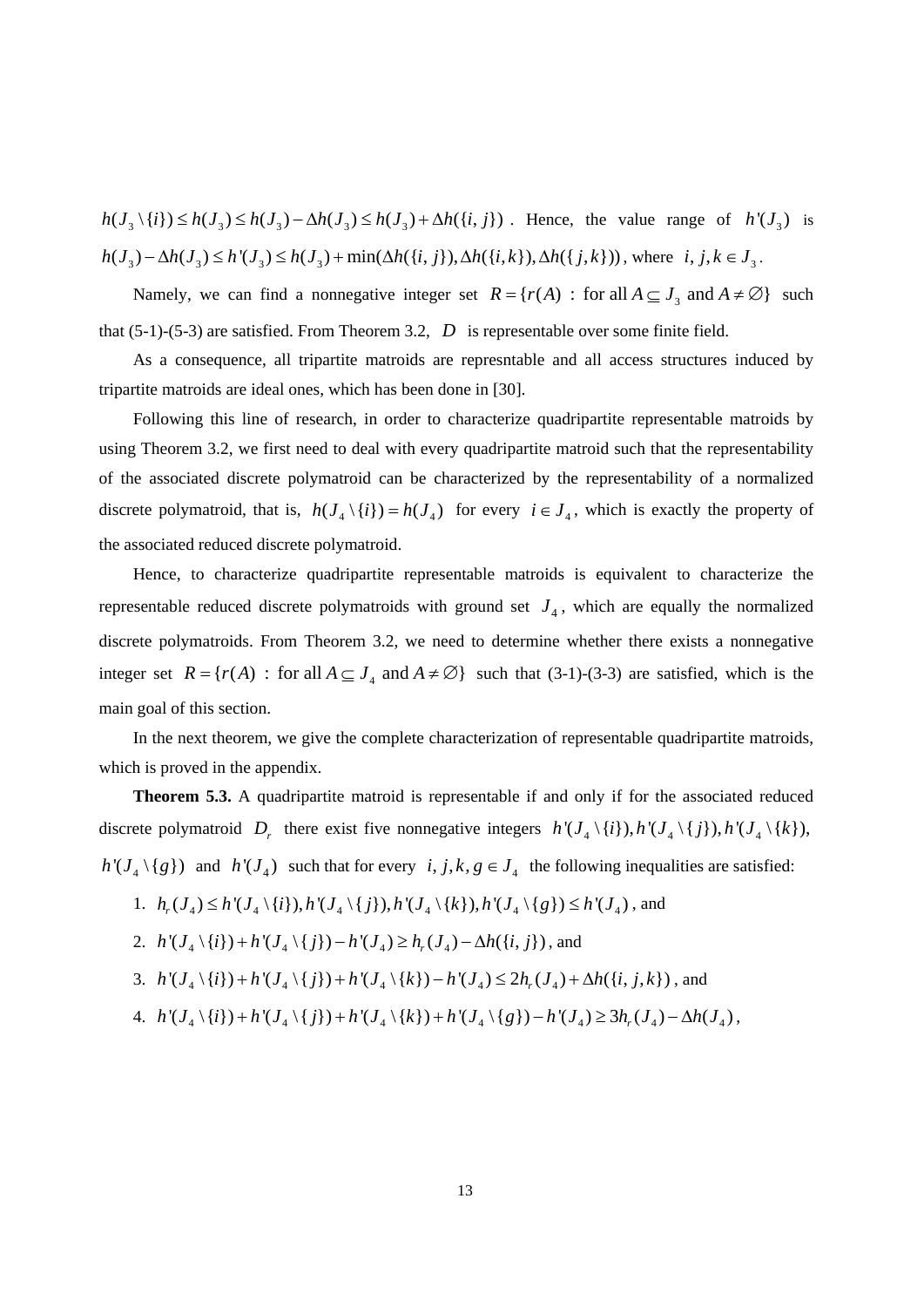where  $h_r(J_4)$ ,  $\Delta h({i, j}, \Delta h({i, j}, k)$  and  $\Delta h(J_4)$  are the values of the rank function and  $\Delta H$ -set of  $D_r$  respectively.

According to Theorem 5.3, if a quadripartite matroid is representable, the values of  $h'(J_4 \setminus \{i\}), h'(J_4 \setminus \{j\}), h'(J_4 \setminus \{k\}), \quad h'(J_4 \setminus \{g\})$  and  $h'(J_4)$  can be calculated, and then we can determine a nonnegative integer set  $R = \{r(A) : \text{ for all } A \subseteq J_4 \text{ and } A \neq \emptyset\}$  such that (3-1)-(3-3) are satisfied, from which we can construct a  $K$ -representation of the associated discrete polymatroid according to the proof of Theorem 3.2.

Therefore, after all representable quadripartite matroids are characterized, all access structures related to quadripartite representable matroids are the ideal ones.

We need to highlight that since there exist ideal access structures related to non-representable matroids, to characterize representable quadripartite matroids is not equivalent to characterize the ideal access structures related to quadripartite matroids.

**Example 5.4.** The Vamos matroid  $\mathcal{M} = (Q, \mathcal{I})$  is a known non-representable matroid, which is defined on  $Q = \{1, 2, 3, 4, 5, 6, 7, 8\}$  with bases all 4-sets except the five 4-sets which are:  $\{1, 2, 3, 4\}$ ,  $\{1, 2, 5, 6\}$ ,  $\{1, 2, 7, 8\}$ ,  $\{3, 4, 5, 6\}$ ,  $\{3, 4, 7, 8\}$ .

For the Vamos matroid  $M = (Q, Z)$ , we consider a partition  $\Pi = \{P_1, P_2, P_3, P_4\}$  of the ground set Q with  $P_1 = \{1, 2\}$ ,  $P_2 = \{3, 4\}$ ,  $P_3 = \{5, 6\}$ ,  $P_4 = \{7, 8\}$ , and then, the partition  $\Pi$ defines a mapping  $\Pi : \mathcal{P}(\mathcal{Q}) \to \mathbb{Z}_+^4$ , from which we obtain the associated discrete polymatroid  $D = \Pi(\mathcal{I})$  with ground set  $J_4 = \{1, 2, 3, 4\}$ . The rank function  $h : \mathcal{P}(J_4) \to \mathbb{Z}$  of  $D = \Pi(\mathcal{I})$ are as following:

$$
h({1}) = h({2}) = h({3}) = h({4}) = 2,
$$
  
\n
$$
h({1,2}) = h({1,3}) = h({1,4}) = h({2,3}) = h({2,4}) = 3, \quad h({3,4}) = 4,
$$
  
\n
$$
h({1,2,3}) = h({1,2,4}) = h({1,3,4}) = h({2,3,4}) = 4,
$$
  
\n
$$
h({1,2,3,4}) = 4.
$$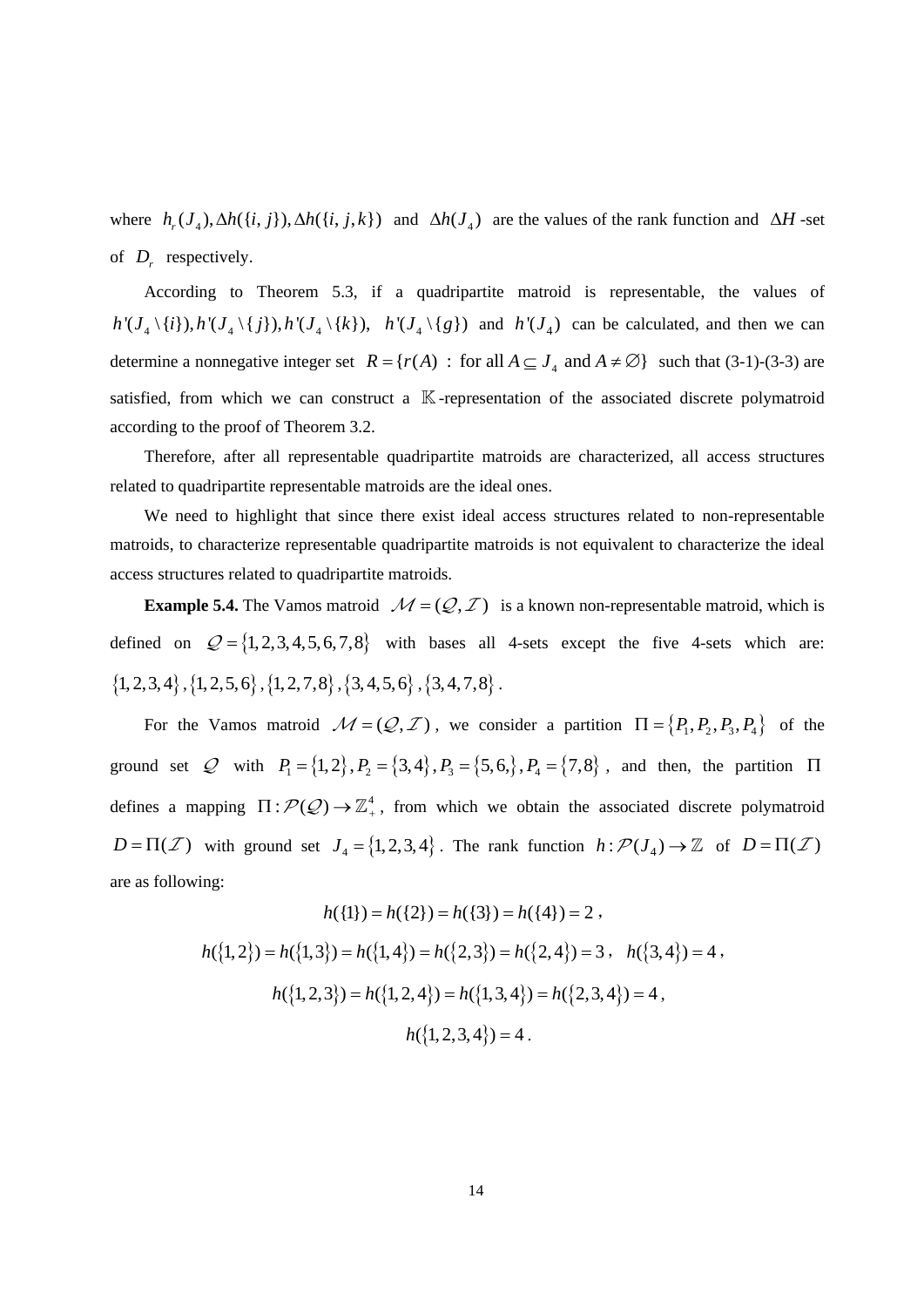From Definition 3.1, the associated discrete polymatroid  $D$  of the Vamos matroid is a normalized discrete polymatroid. Namely, the associated reduced discrete polymatroid  $D_r = D$ . All elements of the  $\Delta H$  -set of  $D_r$  are calculated as follow:

$$
\Delta h(\{1\}) = \Delta h(\{2\}) = \Delta h(\{3\}) = \Delta h(\{4\}) = 0,
$$
  

$$
\Delta h(\{1,3\}) = \Delta h(\{1,4\}) = \Delta h(\{2,3\}) = \Delta h(\{2,4\}) = \Delta h(\{3,4\}) = 1, \quad \Delta h(\{1,2\}) = 0,
$$
  

$$
\Delta h(\{1,2,3\}) = \Delta h(\{1,2,4\}) = 0, \quad \Delta h(\{1,3,4\}) = \Delta h(\{2,3,4\}) = -1,
$$
  

$$
\Delta h(\{1,2,3,4\}) = 1.
$$

According to Theorem 5.3, suppose that there exist five nonnegative integers  $h'(J_4 \setminus \{i\}), h'(J_4 \setminus \{j\}), h'(J_4 \setminus \{k\}), \quad h'(J_4 \setminus \{g\})$  and  $h'(J_4)$  such that

1.  $4 \le h'(J_4 \setminus \{1\}), h'(J_4 \setminus \{2\}), h'(J_4 \setminus \{3\}), h'(J_4 \setminus \{4\}) \le h'(J_4)$ , and

2. 
$$
h'(J_4 \setminus \{1\}) + h'(J_4 \setminus \{2\}) - h'(J_4) \ge 4 - \Delta h(\{1, 2\}) = 4
$$
, and  
\n $h'(J_4 \setminus \{1\}) + h'(J_4 \setminus \{3\}) - h'(J_4) \ge 4 - \Delta h(\{1, 3\}) = 3$ , and  
\n $h'(J_4 \setminus \{1\}) + h'(J_4 \setminus \{4\}) - h'(J_4) \ge 4 - \Delta h(\{1, 4\}) = 3$ , and  
\n $h'(J_4 \setminus \{2\}) + h'(J_4 \setminus \{3\}) - h'(J_4) \ge 4 - \Delta h(\{2, 3\}) = 3$ , and  
\n $h'(J_4 \setminus \{2\}) + h'(J_4 \setminus \{4\}) - h'(J_4) \ge 4 - \Delta h(\{2, 4\}) = 3$ , and  
\n $h'(J_4 \setminus \{3\}) + h'(J_4 \setminus \{4\}) - h'(J_4) \ge 4 - \Delta h(\{3, 4\}) = 3$ , and

3. 
$$
h'(J_4 \setminus \{1\}) + h'(J_4 \setminus \{2\}) + h'(J_4 \setminus \{3\}) - h'(J_4) \le 8 + \Delta h(\{1, 2, 3\}) = 8
$$
, and  
\n $h'(J_4 \setminus \{1\}) + h'(J_4 \setminus \{2\}) + h'(J_4 \setminus \{4\}) - h'(J_4) \le 8 + \Delta h(\{1, 2, 4\}) = 8$ , and  
\n $h'(J_4 \setminus \{1\}) + h'(J_4 \setminus \{3\}) + h'(J_4 \setminus \{4\}) - h'(J_4) \le 8 + \Delta h(\{1, 3, 4\}) = 7$ , and  
\n $h'(J_4 \setminus \{2\}) + h'(J_4 \setminus \{3\}) + h'(J_4 \setminus \{4\}) - h'(J_4) \le 8 + \Delta h(\{2, 3, 4\}) = 7$ , and

4. 
$$
h'(J_4 \setminus \{1\}) + h'(J_4 \setminus \{2\}) + h'(J_4 \setminus \{3\}) + h'(J_4 \setminus \{4\}) - h'(J_4) \ge 12 - \Delta h(J_4) = 11
$$
,

From the above inequalities, we obtain that

$$
h'(J_4 \setminus \{1\}) + h'(J_4 \setminus \{2\}) + 2h'(J_4 \setminus \{3\}) + 2h'(J_4 \setminus \{4\}) - 2h'(J_4) = 14
$$
, and  

$$
h'(J_4 \setminus \{1\}) + h'(J_4 \setminus \{2\}) = 8
$$
, and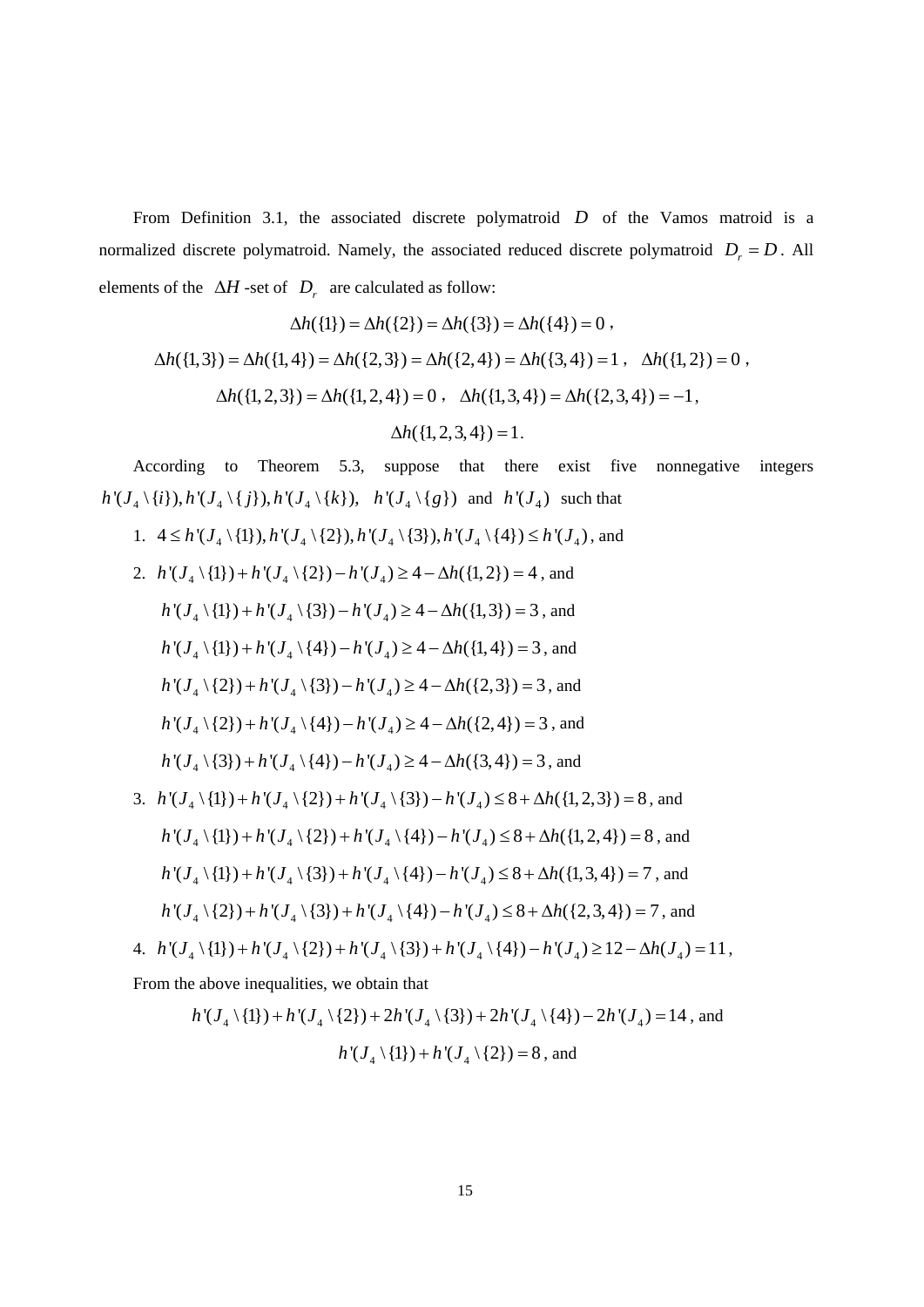$h'(J_4 \setminus \{3\}) + h'(J_4 \setminus \{4\}) - h'(J_4) = 3$ , and  $h'(J_4) = 4$ , and  $h'(J_{4} \setminus \{3\}) + h'(J_{4} \setminus \{4\}) = 7$ .

Obviously,  $h'(J_4 \setminus \{3\}) + h'(J_4 \setminus \{4\}) = 7$  is contradictory to the inequality  $4 \leq h'(J_4 \setminus \{1\}), h'(J_4 \setminus \{2\}), h'(J_4 \setminus \{3\}), h'(J_4 \setminus \{4\}) \leq h'(J_4)$ . This is a contradiction. It implies that there does not exist five nonnegative integers  $h'(J_4 \setminus \{i\}), h'(J_4 \setminus \{i\}), h'(J_4 \setminus \{k\}), \ h'(J_4 \setminus \{g\})$  and  $h'(J_4)$  such that the above inequalities are satisfied. Therefore, the Vamos matroid is nonrepresentable over any field.

## **6 Conclusions**

In this paper, by introducing the normalized discrete polymatroids, we obtain a characterization of a family of representable multipartite matroids, which implies a sufficient condition for an access structure to be ideal. Further, using this result and introducing the reduced discrete polymatroids, we provide a complete characterization of quadripartite representable matroids, which was until now an open problem, and hence, all access structures related to quadripartite representable matroids are the ideal ones. By the way, using our results, we give a new and simple proof that all access structures related to unipartite, bipartite and tripartite matroids coincide with the ideal ones. Our results are potentially interesting to solve the open problem, that is, which matroids induce ideal access structures?

# **Appendix**

 $R = \{r(A) : \text{for all } A \subseteq J_m \text{ and } A \neq \emptyset\} \text{ such that for every } i, j, k \in J_m,$ **Theorem 3.2.** Let  $D \subset \mathbb{Z}_+^m$  be a normalized discrete polymatroid with ground set  $J_m$  and rank function  $h: \mathcal{P}(J_m) \to \mathbb{Z}$ . *D* is K-representable if and only if there exists a nonnegative integer set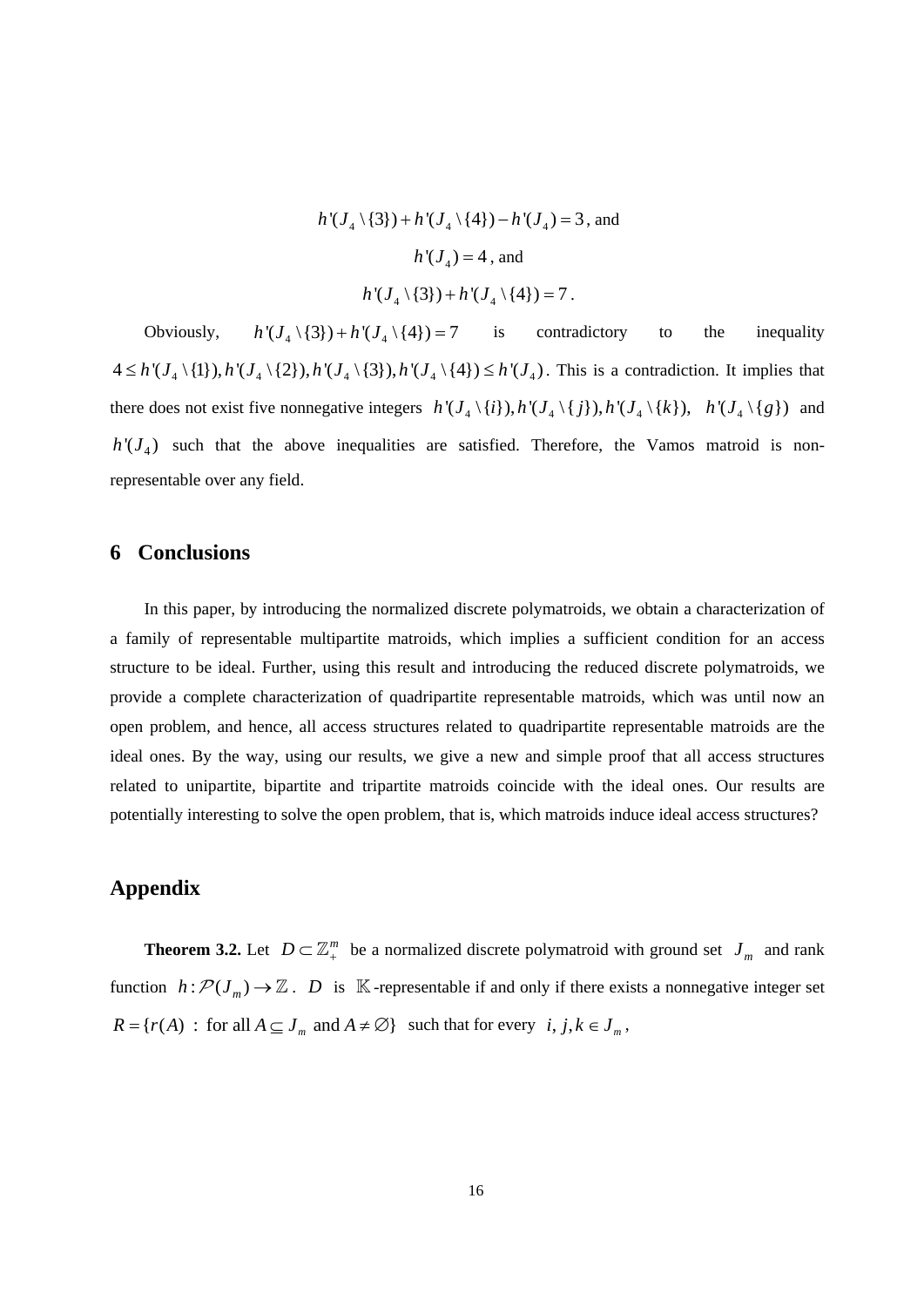$$
\sum_{\substack{A \cap \{i\} \neq \emptyset \\ A \subseteq J_m}} r(A) = h(\{i\}), \qquad (3-1)
$$
\n
$$
\sum_{\substack{A \cap \{i,j\} \neq \emptyset \\ A \subseteq J_m}} r(A) = h(\{i,j\}), \qquad (3-2)
$$
\n
$$
\sum_{\substack{A \cap \{i,j,k\} \neq \emptyset \\ A \subseteq J_m}} r(A) \ge h(\{i,j,k\}) = h(J_m), \qquad (3-3)
$$

where every element of *R* is a nonnegative integer and  $|R| = C_m^1 + C_m^2 + ... + C_m^m$ .

**Proof:** We begin by proving the necessary condition in the statement of Theorem 3.2. Suppose that D is  $K$ -representable. Then there exists a  $K$ -representation of D consisting of subspaces  $V_1, \ldots, V_m$  of the K-vector space  $E = \mathbb{K}^s$ , where  $s = h(J_m)$ . It implies that for every  $X \subseteq J_m$ ,  $h(X) = \dim(\sum_{i \in X} V_i)$ . Consider a nonnegative integer set  $R = \{r(A) : \text{ for all } A \subseteq J_m \text{ and } A \neq \emptyset\}$ defined by

$$
r(J_m) = \dim(\bigcap_{i \in J_m} V_i),
$$
  

$$
r(J_m \setminus \{j\}) = \dim(\bigcap_{i \in J_m \setminus \{j\}} V_i) - r(J_m),
$$
  

$$
\dots,
$$

$$
r(A) = \dim(\bigcap_{i \in A} V_i) - \sum_{\substack{A \subset X \\ X \subseteq J_m}} r(X),
$$

where  $j \in J_m$ ,  $A \subseteq J_m$  and  $A \neq \emptyset$ . Then we obtain that for every  $i, j, k \in J_m$ ,

$$
\sum_{\substack{A \cap \{i\} \neq \emptyset \\ A \subseteq J_m}} r(A) = \dim(V_i) = h(\{i\}),
$$
\n
$$
\sum_{\substack{A \cap \{i,j\} \neq \emptyset \\ A \subseteq J_m}} r(A) = \dim(V_i + V_j) = h(\{i,j\}),
$$
 and\n
$$
\sum_{\substack{A \cap \{i,j,k\} \neq \emptyset \\ A \subseteq J_m}} r(A) = \dim(V_i + V_j + V_k) = h(\{i,j,k\}) = h(J_m)
$$

.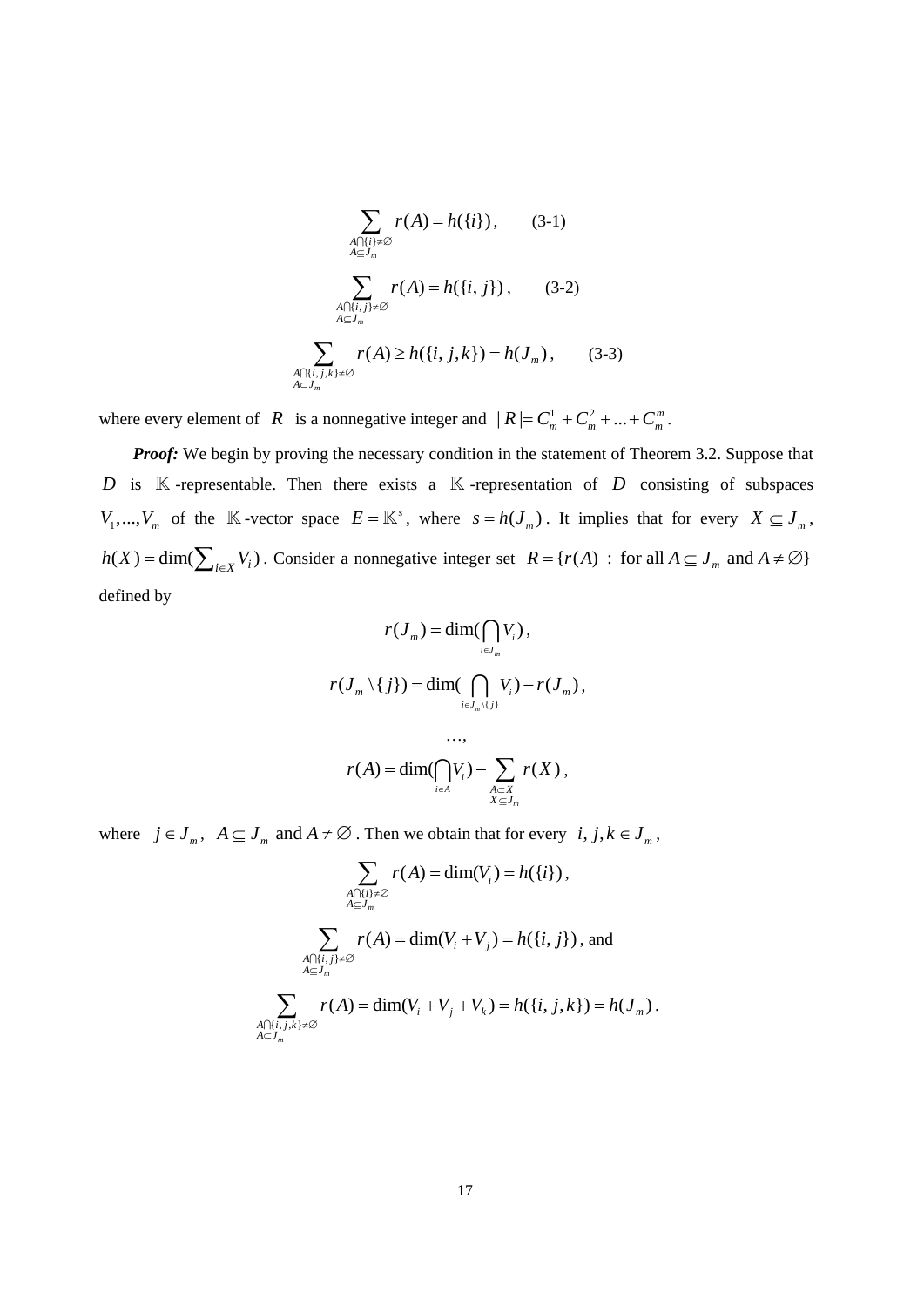Hence, there exists a nonnegative integer set  $R = \{r(A) : \text{for all } A \subseteq J_m \text{ and } A \neq \emptyset\}$  such that (3-1)-(3-3) are satisfied.

The proof for the sufficient condition in the theorem is much more involved. Assume now that there exists a nonnegative integer set  $R = \{ r(A) : \text{ for all } A \subseteq J_m \text{ and } A \neq \emptyset \}$  such that (3-1)-(3-3) are satisfied. Naturally, we obtain that for every  $i, j, k, g \in J_m$ ,

$$
\sum_{\substack{A \cap \{i\}, \neq \emptyset \\ A \subseteq J_m}} r(A) = h(\{i\}),
$$
\n
$$
\sum_{\substack{A \cap \{i,j\} \neq \emptyset \\ A \subseteq J_m}} r(A) = h(\{i,j\}),
$$
\n
$$
\sum_{\substack{A \cap \{i,j,k\} \neq \emptyset \\ A \subseteq J_m}} r(A) \ge h(\{i,j,k\}) = h(J_m),
$$
\n
$$
\sum_{\substack{A \cap \{i,j,k,s\} \neq \emptyset \\ A \subseteq J_m}} r(A) \ge h(\{i,j,k,g\}) = h(J_m),
$$
\n
$$
\dots,
$$
\n
$$
\sum_{\substack{A \cap \{i,j,k,g\} \neq \emptyset \\ A \subseteq J_m}} (A) \ge h(\{i,j,k,g\}) = h(J_m),
$$
\n
$$
\dots,
$$
\n
$$
\dots,
$$
\n
$$
\dots,
$$
\n
$$
\dots,
$$
\n
$$
\dots,
$$
\n
$$
\dots
$$

$$
\sum_{\substack{A \neq \emptyset \\ A \subseteq J_m}} r(A) \ge h(J_m) \tag{3-m}
$$

Let  $s = h(J_m)$  and  $E = \mathbb{K}^s$  be a *s*-dimensional vector space over some finite field  $\mathbb{K}$  with  $|\mathbb{K}| \geq \sum r(A)$ . Given a basis { *m A≠*⊘<br>*A*⊆J *r A* ≠∅ ⊆  $\mathbb{K} \geq \sum_{i=1}^n r(A)$ . Given a basis  $\{v_1, ..., v_s\}$  of *E*, consider the mapping  $\mathbf{v}: \mathbb{K} \to E$  defined by

 $\mathbf{v}(x) = \sum_{i=1}^{s} x^{i-1} v_i$ . Observe that the vectors  $\mathbf{v}(x)$  have Vandermonde coordinates with respect to the given basis of  $E$ . This implies that every set of at most  $s$  vectors of the form  $\mathbf{v}(x)$  is independent (this property is very important to the following proof).

Consider  $t = |R|$  disjoint sets  $S_1, ..., S_t \subseteq \{ \mathbf{v}(x) : x \in \mathbb{K} \} \subset E$  with  $|S_i| = f(i)$  (  $1 \le i \le t$  ), where  $f: \{1, ..., t\} \to R$  is a bijection which associates each *i*  $(1 \le i \le t)$  with an element of *R*.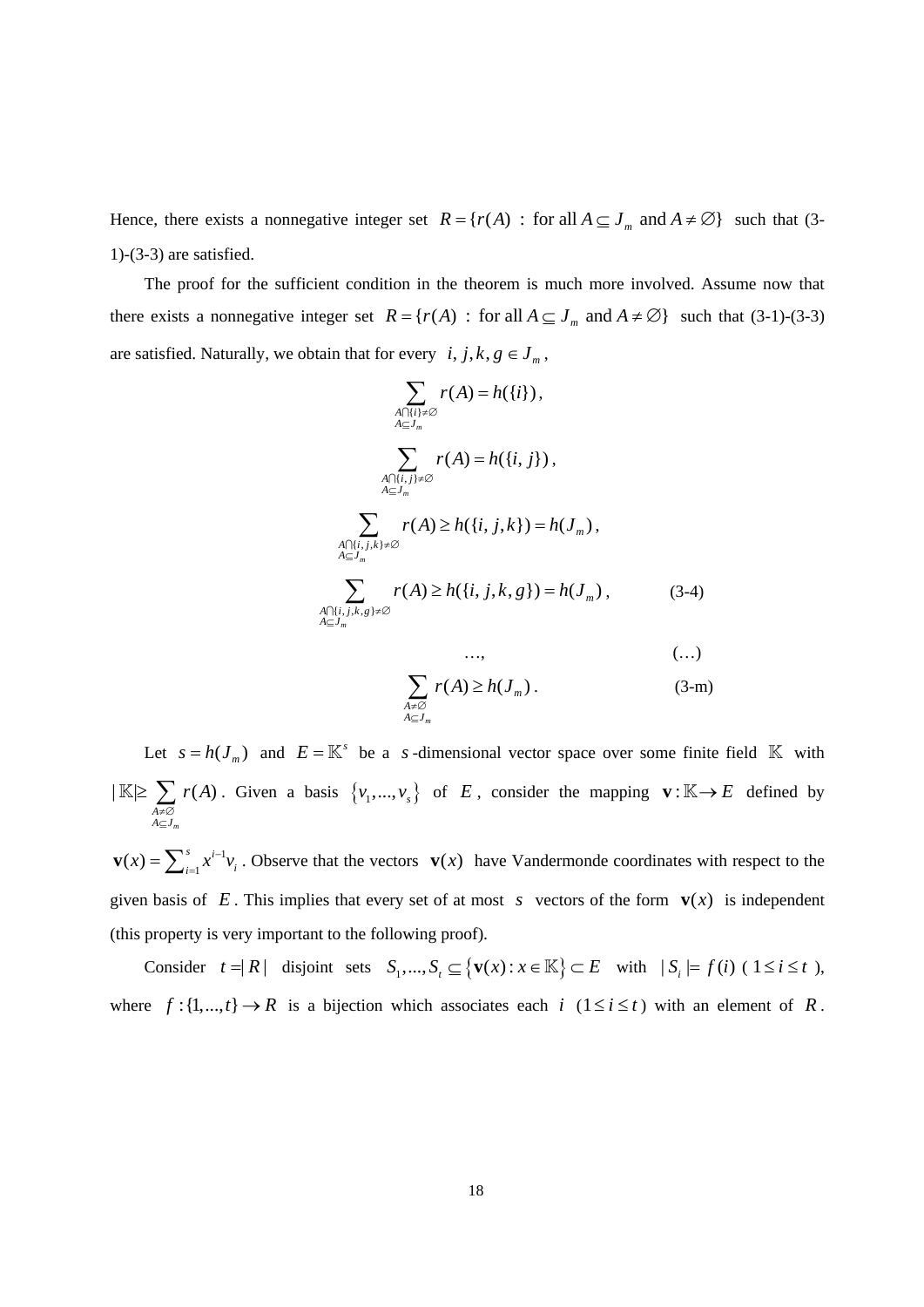From (3-m), we obtain that  $\sum |S_i| = \sum r(A) \geq s$ , where every set of at most s vectors in 1  $|S_i| = \sum r(A)$ *m t i i* =1 *A* ≠ *A* ≠ *A* ⇒ *A* ⇒ *A* ⇒ *A* ⇒ *A* ⇒ *A* ⇒ *A* ⇒ *A* ⇒ *A* ⇒ *A* ⇒ *A* ⇒ *A* ⇒ *A* ⇒ *A* ⇒ *A* ⇒ *A* ⇒ *A* ⇒ *A* ⇒ *A* ⇒ *A* ⇒ *A* ⇒ *A* ⇒ *A* ⇒ *A* ⇒ *A* ⇒ *A* ⇒ *A* ⇒ *A* ⇒ *A* ⇒ *A* ⇒ *A* ⇒ *A* ⇒ *A* ⇒ *A*  $S_i$  =  $\sum$  *r*(*A*  $=1$   $A \neq \emptyset$ <br> $A \subseteq J$  $\sum |S_i| = \sum r(A) \geq s$ , where every set of at most s

 $S_1, \ldots, S_t$  are independent.

According to (3-1), we construct *m* subspaces  $V_1, ..., V_m \subseteq E$  such that for every  $j \in J_m$ ,  $V_j$ is spanned by  $\left| \right|$   $S_i$  respectively. In this situation, from (3-1) and (3-2), we obtain that for every  $i, j \in J_m$ , the dimensions  $\dim(V_i) = h({i})$  and  $\dim(V_i + V_j) = h({i, j})$ . From (3-3)-(3-m), there  $|S_i| = h({j})$ *i*  $S_i = h(\{j\})$ *S*  $\sum_{i} |S_i|$ = ∪ hold that for  $|A| \ge 3$  and  $A \subseteq J_m$ , the dimensions dim( $\sum_{j \in A} V_j = h(A) = h(J_m)$  since every set

of at most  $s = h(J_m)$  vectors in  $S_1, ..., S_t$  are independent. Hence, for all  $A \subseteq J_m$ , the dimensions  $\dim(\sum_{j \in A} V_j) = h(A)$  hold. These imply that *m* subspaces  $V_1, ..., V_m$  of the vector space  $E = \mathbb{K}^3$ is a  $\mathbb{K}$ -representation of *D*. Namely, *D* is representable over  $\mathbb{K}$ .

**Proposition 4.4.** Let D be a discrete polymatroid with ground set  $J_m$  and rank function  $h: \mathcal{P}(J_m) \to \mathbb{Z}$ . Let  $D_r$  be the associated reduced discrete polymatroid with ground set  $J_m$  and rank function  $h_r : \mathcal{P}(J_m) \to \mathbb{Z}$ . If D is K -representable, then so is  $D_r$ . In addition, if  $D_r$  is K representable, then  $D$  is  $K$ -representable.

*Proof:* We begin by proving the first claim in the statement of Proposition 4.1. Suppose that D is  $\mathbb K$ -representable. Then there exists a  $\mathbb K$ -representation of D consisting of subspaces  $V_1, ..., V_m$  of the  $\mathbb{K}$  -vector space  $E = \mathbb{K}^s$ , where  $s = h(J_m)$ . For every  $i \in J_m$ , consider two subspaces  $U_i$ ,  $W_i \subseteq E$  such that  $U_i = \sum_{j \in J_m - \{i\}} V_j$  and  $E = U_i \oplus W_i$ . Since  $s = h(J_m) = \dim(E)$  and  $h(J_m - \{i\}) = \dim(\sum_{j \in J_m - \{i\}} V_j)$ , we deduce that  $\Delta r(i) = \dim(W_i)$ . On the other hand,  $W_i \subseteq V_i$ because  $E = U_i + V_i$  and  $E = U_i \oplus W_i$ . Consider two subspaces  $R_i, W_i \subseteq V_i$  such that  $V_i = R_i \oplus W_i$ . Since  $E = U_i \oplus W_i$  and  $V_i = R_i \oplus W_i$ , we obtain that  $\dim(\sum_{i\in X} V_i) = \dim(\sum_{i\in X} R_i \oplus W_i) = \dim(\sum_{i\in X} R_i) + \sum_{i\in X} \dim(W_i)$  , where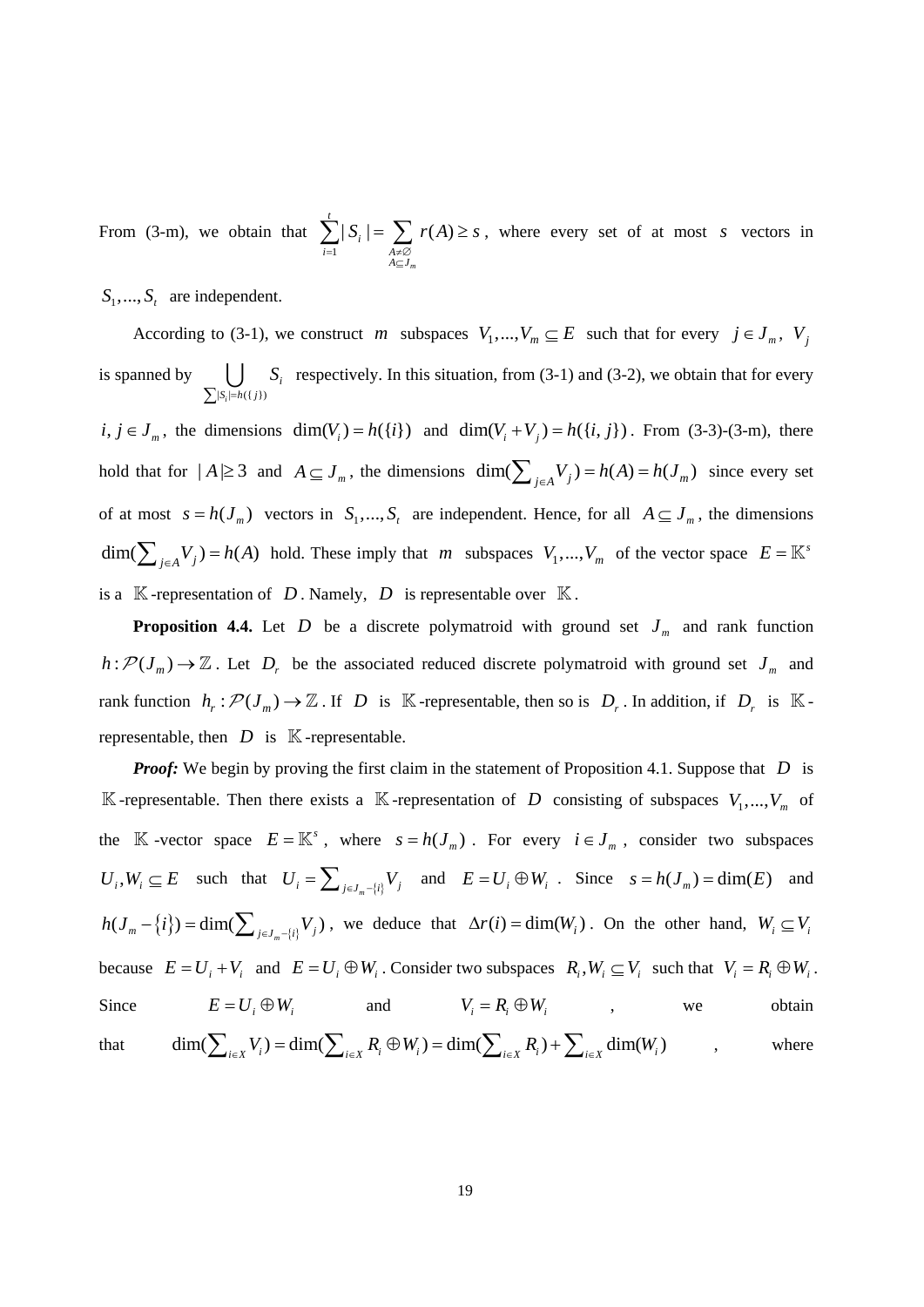$\dim(\sum_{i\in X} V_i) = h(X)$  and  $\sum_{i\in X} \dim(W_i) = \sum_{i\in X} \Delta r(i)$ , and hence,  $\dim(\sum_{i\in X} R_i) = h_r(X)$ Therefore, the subspaces  $R_1,... R_m$  of the K-vector space  $E' = \mathbb{K}^{s'}$  are a K-representation of  $D_r$ , where  $s' = h(J_m) - \sum_{i \in J_m} \Delta r(i)$ .

The proof for the second claim in the theorem is similar to the first. Assume now that  $D_r$  is  $\mathbb{K}$ representable. Then there exists a  $\mathbb{K}$ -representation of  $D_r$  consisting of subspaces  $R_1,...R_m$  of the K -vector space  $E' = \mathbb{K}^{s'}$ , where  $s' = h(J_m) - \sum_{i \in J_m} \Delta r(i)$  . Consider two subspaces  $E^{\dagger}, W \subseteq E = \mathbb{K}^s$  such that  $E = E^{\dagger} \oplus W$ , where  $s = h(J_m)$ . Then  $\dim(W) = \sum_{i \in J_m} \Delta r(i)$ . Consider the subspaces  $W_1,...W_m \subseteq W$  such that  $W = W_1 \oplus ... \oplus W_m$ , where  $\dim(W_i) = \Delta r(i)$ . Let  $V_i = R_i \oplus W_i$  . Since  $E = E' \oplus W$  and  $E' = \sum_{i \in J_m} R_i$  , we obtain that  $\dim(\sum_{i\in X} V_i) = \dim(\sum_{i\in X} R_i) + \sum_{i\in X} \dim(W_i)$  and, hence, the subspaces  $V_1, ..., V_m$  of the  $\mathbb{K}$ vector space  $E = \mathbb{K}^s$  are a  $\mathbb{K}$ -representation of *D*, where  $s = h(J_m)$ .

As a consequence, the representable reduced discrete polymatroids can characterize the representable discrete polymatroids.

**Theorem 5.3.** A quadripartite matroid is representable if and only if for the associated reduced discrete polymatroid  $D_r$  there exist five nonnegative integers  $h'(J_4 \setminus \{i\}), h'(J_4 \setminus \{i\}), h'(J_4 \setminus \{k\}),$  $h'(J_4 \setminus \{g\})$  and  $h'(J_4)$  such that for every  $i, j, k, g \in J_4$  the following inequalities are satisfied:

1.  $h_{\alpha}(J_{\alpha}) \leq h'(J_{\alpha} \setminus \{i\}), h'(J_{\alpha} \setminus \{j\}), h'(J_{\alpha} \setminus \{k\}), h'(J_{\alpha} \setminus \{g\}) \leq h'(J_{\alpha})$ , and

2. 
$$
h'(J_4 \setminus \{i\}) + h'(J_4 \setminus \{j\}) - h'(J_4) \ge h_r(J_4) - \Delta h(\{i, j\})
$$
, and

- 3.  $h'(J_A \setminus \{i\}) + h'(J_A \setminus \{i\}) + h'(J_A \setminus \{k\}) h'(J_A) \leq 2h'(J_A) + \Delta h(\{i, j, k\})$ , and
- $4. \ \ h'(J_4 \setminus \{i\}) + h'(J_4 \setminus \{j\}) + h'(J_4 \setminus \{k\}) + h'(J_4 \setminus \{g\}) h'(J_4) \geq 3h_r(J_4) \Delta h(J_4)$ ,

where  $h_r(J_4)$ ,  $\Delta h({i, j})$ ,  $\Delta h({i, j, k})$  and  $\Delta h(J_4)$  are the values of the rank function and  $\Delta H$ -set of  $D_r$  respectively.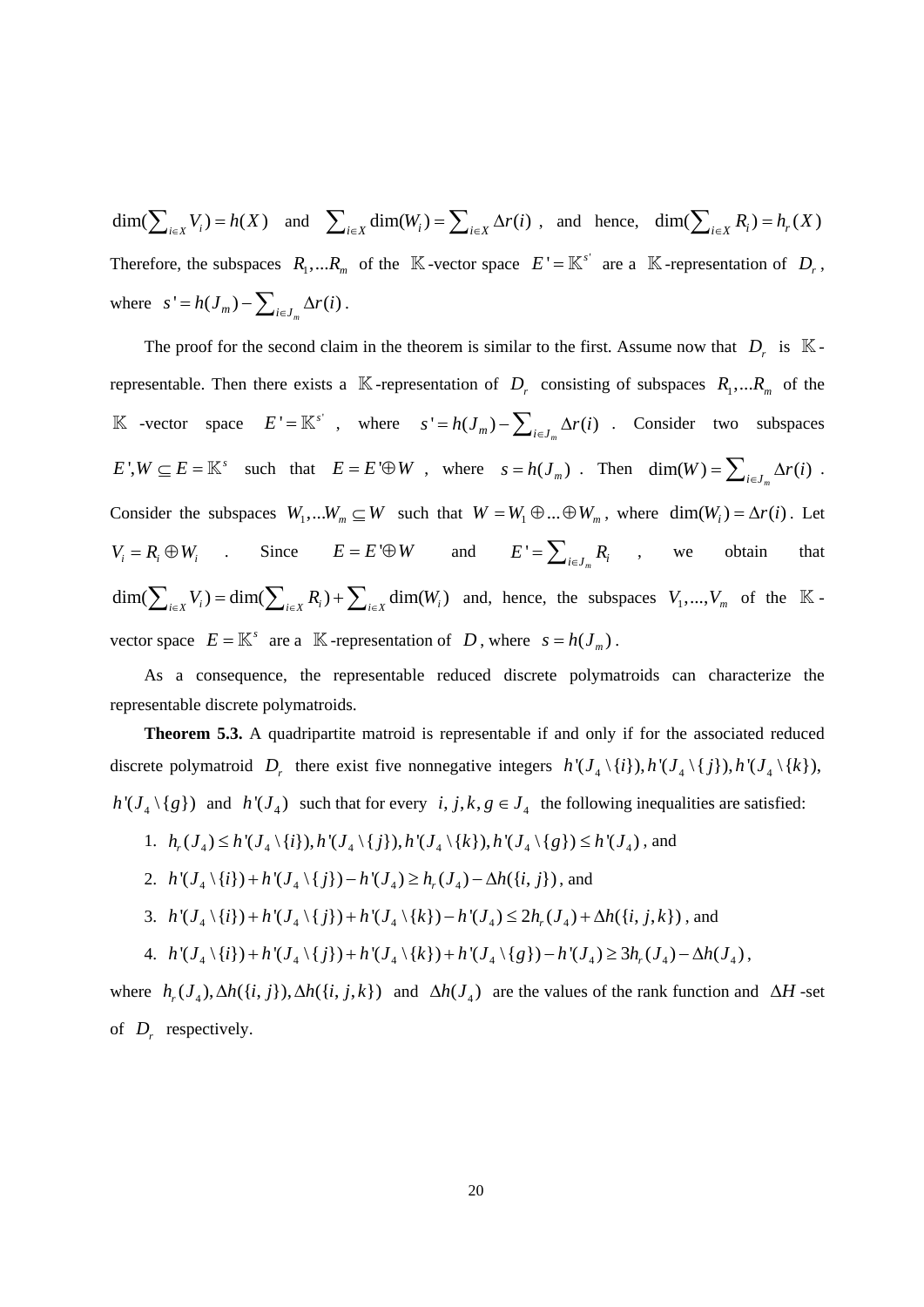*Proof:* For  $m = 4$ ,  $J_4 = \{1, 2, 3, 4\}$ . According to Definition 4.3, the associated reduced discrete polymatroid  $D_r$  with rank function  $h_r : \mathcal{P}(J_m) \to \mathbb{Z}$  is obtained. From Proposition 4.4, in order to determine the representability of  $D$ , we just determine the representability of  $D_r$ .

From the rank function  $h_r: \mathcal{P}(J_m) \to \mathbb{Z}$  of  $D_r$ , the  $\Delta H$  -set of  $D_r$  is  $\Delta H = {\Delta h(A) : \text{ for all } A \subseteq J_4 \text{ and } A \neq \emptyset}$  defined by *D*<sub>*x*</sub>

$$
\Delta h(\{i\}) = h_r(J_4) - h_r(J_4 \setminus \{i\}) = 0, \qquad (5-7)
$$
  

$$
\Delta h(\{i, j\}) = h_r(J_4) - h_r(J_4 \setminus \{i, j\}) - \Delta h(\{i\}) - \Delta h(\{j\}), \qquad (5-8)
$$
  

$$
\Delta h(\{i, j, k\}) = h_r(J_4) - h_r(J_4 \setminus \{i, j, k\}) - \sum_{\substack{A \subset \{i, j, k\} \\ A \neq \emptyset}} \Delta h(A), \qquad (5-9)
$$
  

$$
\Delta h(J_4) = h_r(J_4) - \sum_{\substack{A \subset J_4 \\ A \neq \emptyset}} \Delta h(A). \qquad (5-10)
$$

From Lemma 4.2, it is easily seen that for all  $i, j, k \in J_4$ , all elements of  $\Delta H$ -set of  $D_r$  except  $\Delta h({i, j, k})$  and  $\Delta h(J_4)$  are nonnegative integers.

If  $\Delta h({i, j, k}) \ge 0$  and  $\Delta h(J_4) \ge 0$  for all  $i, j, k \in J_4$ , we can construct a nonnegative integer set  $R = {r(A) : for all A \subseteq J_4 \text{ and } A \neq \emptyset}$  such that  $R = \Delta H$ . From Theorem 3.2, representable over some finite field.  $D<sub>r</sub>$  is

If there exist one or more negative integers in the values of  $\Delta h({i, j, k})$  and  $\Delta h(J_4)$  for all  $i, j, k \in J_4$ . From Theorem 3.2,  $D_r$  is K-representable if and only if there exists a nonnegative integer set  $R = \{r(A) : \text{for all } A \subseteq J_4 \text{ and } A \neq \emptyset\}$  such that (3-1)-(3-3) are satisfied. Suppose that there exist  $h'(\{i, j, k\}) \ge h_r(\{i, j, k\})$  for every  $i, j, k \in J_4$ ,  $h'(J_4) \ge h_r(J_4)$  and a nonnegative integer set  $R = \{r(A) : \text{ for all } A \subseteq J_4 \text{ and } A \neq \emptyset\}$  such that for every  $i, j, k \in J_4$ ,

$$
\sum_{\substack{A \cap \{i\} \neq \emptyset \\ A \subseteq J_4}} r(A) = h_r(\{i\}), \qquad (5-11)
$$
\n
$$
\sum_{\substack{A \cap \{i,j\} \neq \emptyset \\ A \subseteq J_4}} r(A) = h_r(\{i,j\}), \qquad (5-12)
$$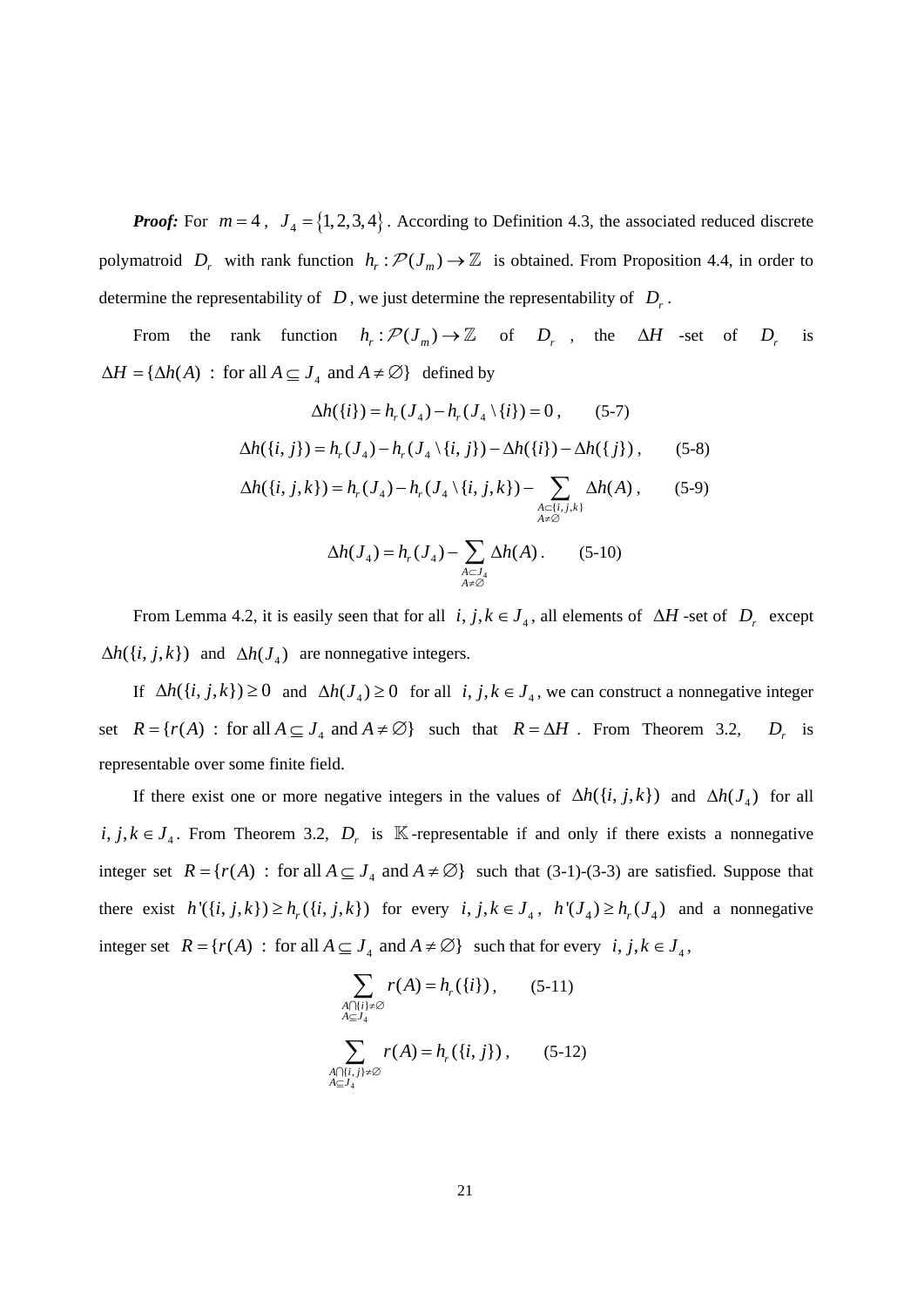$$
\sum_{\substack{A \cap \{i,j,k\} \neq \emptyset \\ A \subseteq J_4}} r(A) = h'(\{i,j,k\}), \qquad (5-13)
$$
\n
$$
\sum_{\substack{A \neq \emptyset \\ A \subseteq J_4}} r(A) = h'(J_4). \qquad (5-14)
$$

Together with (5-7)-(5-14), we obtain that for every  $i, j, k, g \in J_4$ ,

$$
r({i}) = h'(J_4) - h'(J_4 \setminus {i}) \ge 0,
$$
  

$$
r({i}, j) = h'(J_4 \setminus {j}) - h_r(J_4) + \Delta h({i}, j) + h'(J_4 \setminus {i}) - h'(J_4) \ge 0,
$$
  

$$
r({i}, j, k) = h'(J_4) - h'(J_4 \setminus {i}) - h'(J_4 \setminus {j}) - h'(J_4 \setminus {k}) + 2h_r(J_4) + \Delta h({i}, j, k) \ge 0,
$$
  

$$
r(J_4) = h'(J_4 \setminus {j}) + h'(J_4 \setminus {k}) + h'(J_4 \setminus {g}) - 3h_r(J_4) + \Delta h(J_4) + h'(J_4 \setminus {i}) - h'(J_4) \ge 0.
$$

To sum up, a nonnegative integer set  $R = \{r(A) : \text{ for all } A \subseteq J_4 \text{ and } A \neq \emptyset\}$  can be found if there exist five nonnegative integers  $h'(J_4 \setminus \{i\}), h'(J_4 \setminus \{i\}), h'(J_4 \setminus \{k\}), h'(J_4 \setminus \{g\})$  and  $h'(J_4)$ such that for every  $i, j, k, g \in J_4$  the following inequalities are satisfied:

- 1.  $0 \le h'(J_4 \setminus \{i\}), h'(J_4 \setminus \{j\}), h'(J_4 \setminus \{k\}), h'(J_4 \setminus \{g\}) \le h'(J_4)$ , and
- 2.  $h'(J_4 \setminus \{i\}) + h'(J_4 \setminus \{j\}) h'(J_4) \ge h(J_4) \Delta h(\{i, j\})$ , and

3. 
$$
h'(J_4 \setminus \{i\}) + h'(J_4 \setminus \{j\}) + h'(J_4 \setminus \{k\}) - h'(J_4) \leq 2h(J_4) + \Delta h(\{i, j, k\})
$$
, and

4. 
$$
h'(J_4 \setminus \{i\}) + h'(J_4 \setminus \{j\}) + h'(J_4 \setminus \{k\}) + h'(J_4 \setminus \{g\}) - h'(J_4) \ge 3h(J_4) - \Delta h(J_4)
$$
.

# **Acknowledgment**

The authors would like to express their gratitude to Prof. Keith Martin, Royal Holloway, University of London, for motivating discussions on the topic in October 2009. The final version of this paper is based on the inspiring discussion with Dr. Siaw-Lynn Ng, Royal Holloway, University of London, in the spring of 2010.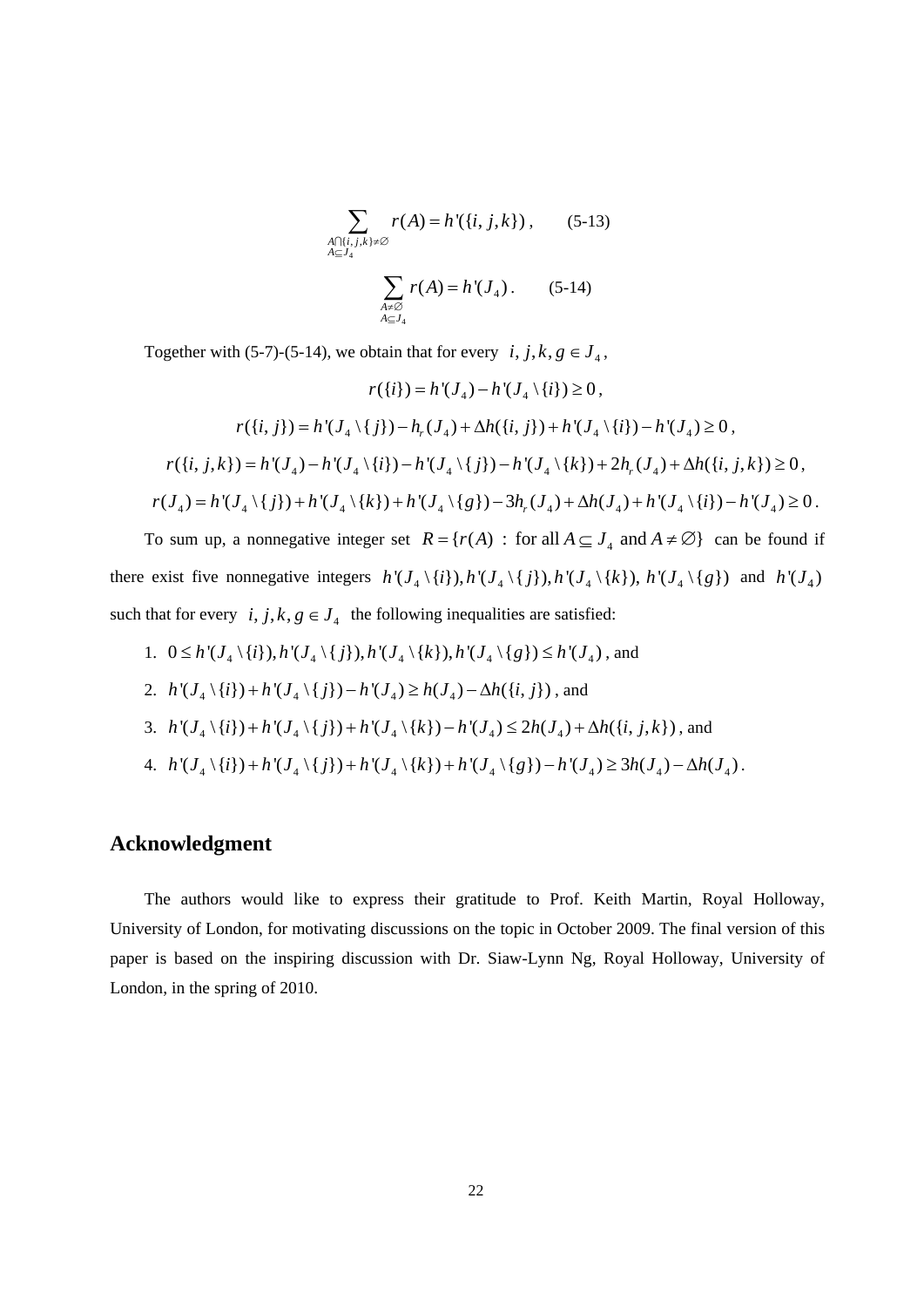# **References**

- [1] A. Shamir. How to share a secret. Commun. of the ACM, 22 (1979) pp. 612-613.
- [2] G.R. Blakley, Safeguarding cryptographic keys. AFIPS Conference Proceedings. 48 (1979) 313-317.
- [3] M. Ito, A. Saito, and T. Nishizeki. Secret sharing schemes realizing general access structure. In Proc. of the IEEE Global Telecommunication Conf., Globecom 87, pages 99-102, 1987.
- [4] E. D. Karnin, J. W. Greene, and M. E. Hellman. On secret sharing systems. IEEE Trans. on Information Theory, 29(1):35-41, 1983.
- [5] E. F. Brickell and D. M. Davenport. On the classification of ideal secret sharing schemes. J. of Cryptology, 4(73):123-134, 1991.
- [6] E. F. Brickell. Some ideal secret sharing schemes. Journal of Combin. Math. And Combin. Comput., 6:105- 113, 1989.
- [7] P.D. Seymour. On secret-sharing matroids. J. Combin. Theory Ser. B, 56 (1992) pp. 69-73.
- [8] F. Matus. Matroid representations by partitions. Discrete Math. 203 (1999) 169-194.
- [9] J. Simonis and A. Ashikhmin. Almost affine codes. Designs, Codes and Cryptography, 14(2):179-197, 1998.
- [10] J. Marti-Farre, C. Padro. On Secret Sharing Schemes, Matroids and Polymatroids. Fourth IACR Theory of Cryptography Conference TCC 2007, Lecture Notes in Computer Science 4392 (2007) 273-290.
- [11] D.R. Stinson. An explication of secret sharing schemes. Des. Codes Cryptogr. 2 (1992) 357-390.
- [12] W.-A. Jackson, K.M. Martin. Perfect secret sharing schemes on five participants. Des. Codes Cryptogr. 9 (1996) 267-286.
- [13] C. Blundo, A. De Santis, R. De Simone, U. Vaccaro. Tight bounds on the information rate of secret sharing schemes. Des. Codes Cryptogr. 11 (1997) 107-122.
- [14] C. Blundo, A. De Santis, L. Gargano, U. Vaccaro. On the information rate of secret sharing schemes. Advances in Cryptology - CRYPTO'92, Lecture Notes in Comput. Sci. 740 148-167.
- [15] C. Blundo, A. De Santis, D.R. Stinson, U. Vaccaro. Graph decompositions and secret sharing schemes. J. Cryptology 8 (1995) 39-64.
- [16] E.F. Brickell, D.M. Davenport. On the classification of ideal secret sharing schemes. J. Cryptology 4 (1991) 123-134.
- [17] R.M. Capocelli, A. De Santis, L. Gargano, U. Vaccaro. On the size of shares of secret sharing schemes. J. Cryptology 6 (1993) 157-168.
- [18] C. Padro, G. Saez. Secret sharing schemes with bipartite access structure. IEEE Trans. Inform. Theory 46 (2000) 2596-2604.
- [19] J. Marti-Farre, C. Padro. Secret sharing schemes with three or four minimal qualified subsets. Des. Codes